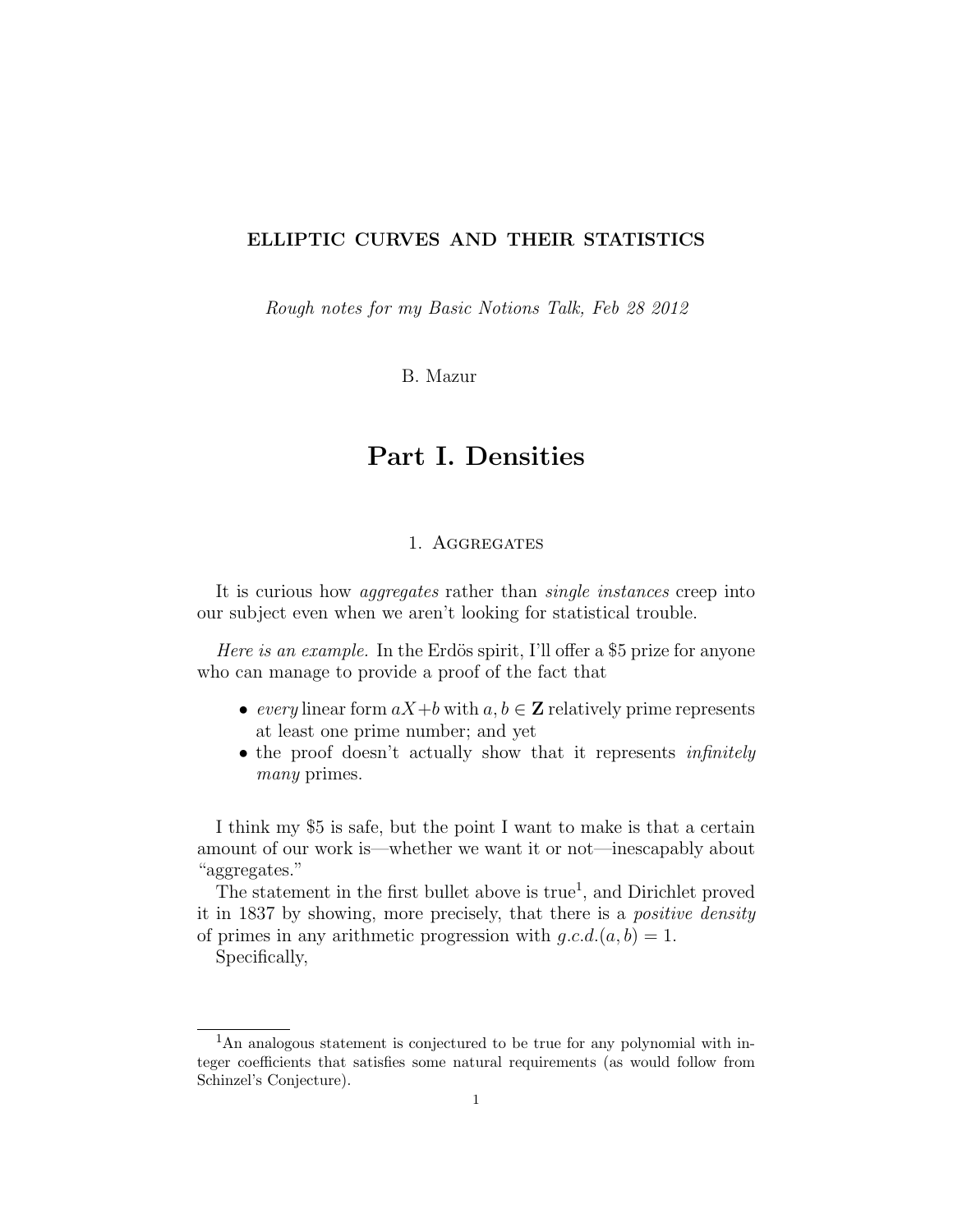$$
\lim_{X \to \infty} \frac{\#\{p \text{ a prime number of the form } p = an + b \le X\}}{\pi(X)} = \frac{1}{\Phi(a)},
$$

where  $\pi(X)$  is the total number of primes  $\leq X$ ; and  $\Phi(a)$  is Euler's Φ-function.

$$
\Phi(a) = |(\mathbf{Z}/a\mathbf{Z})^*|.
$$

There are a number of existence theorems for specific objects in mathematics that would be interesting enough if we even knew the existence of one of those desired objects; and yet our existence proof works by, in fact, guaranteeing large numbers of them—usually positive densities of them!

Dirichlet's Theorem, quoted above, has generalized into one of the most successful and most-often-used techniques for finding prime number with specific properties. Namely: Cebotarev's Theorem<sup>2</sup>, which I'll state only for Q, but the analogous theorem is true over any number field:

#### 2. Cebotarev Classes

Recall that if  $K/Q$  is a finite Galois extension of number fields with Galois group  $G = \text{Gal}(K/\mathbf{Q})$  and discriminant  $\Delta$ , then for every prime number p not dividing  $\Delta$  (i.e., unramified in the extension  $K/\mathbf{Q}$ ) there is a unique conjugacy class of elements  $\mathcal{C}(p) \subset G$  (called the Frobenius *conjugacy class attached to p*) that is defined by reducing mod  $p$  and appropriate polynomial equation for a primitive element generating K to get a separable polynomial over  $\mathbf{F}_p$ , and studying the Galois extension of  $\mathbf{F}_p$  that it generates<sup>3</sup>. From this conjugacy class  $\mathcal{C}(p)$ , for example, you can read off how many primes of  $K$  lie above  $p$ , and (equivalently) the degree of the field extension of  $\mathbf{F}_p$  generated by that polynomial equation.

Now let  $\mathcal{C} \subset G$  be a conjugacy class of elements in G, and define

$$
\mathcal{P}_{\mathcal{C}}(X) := \text{unramified primes } p \leq X \text{ such that } \mathcal{C}(p) = \mathcal{C}.
$$

Put

$$
\mathcal{P}_{\mathcal{C}} = \cup_X \mathcal{P}_{\mathcal{C}}(X).
$$

 $\rm ^2$  proved in his Phd thesis in 1922

<sup>&</sup>lt;sup>3</sup> connecting it appropriately to the initial Galois extension  $K/Q$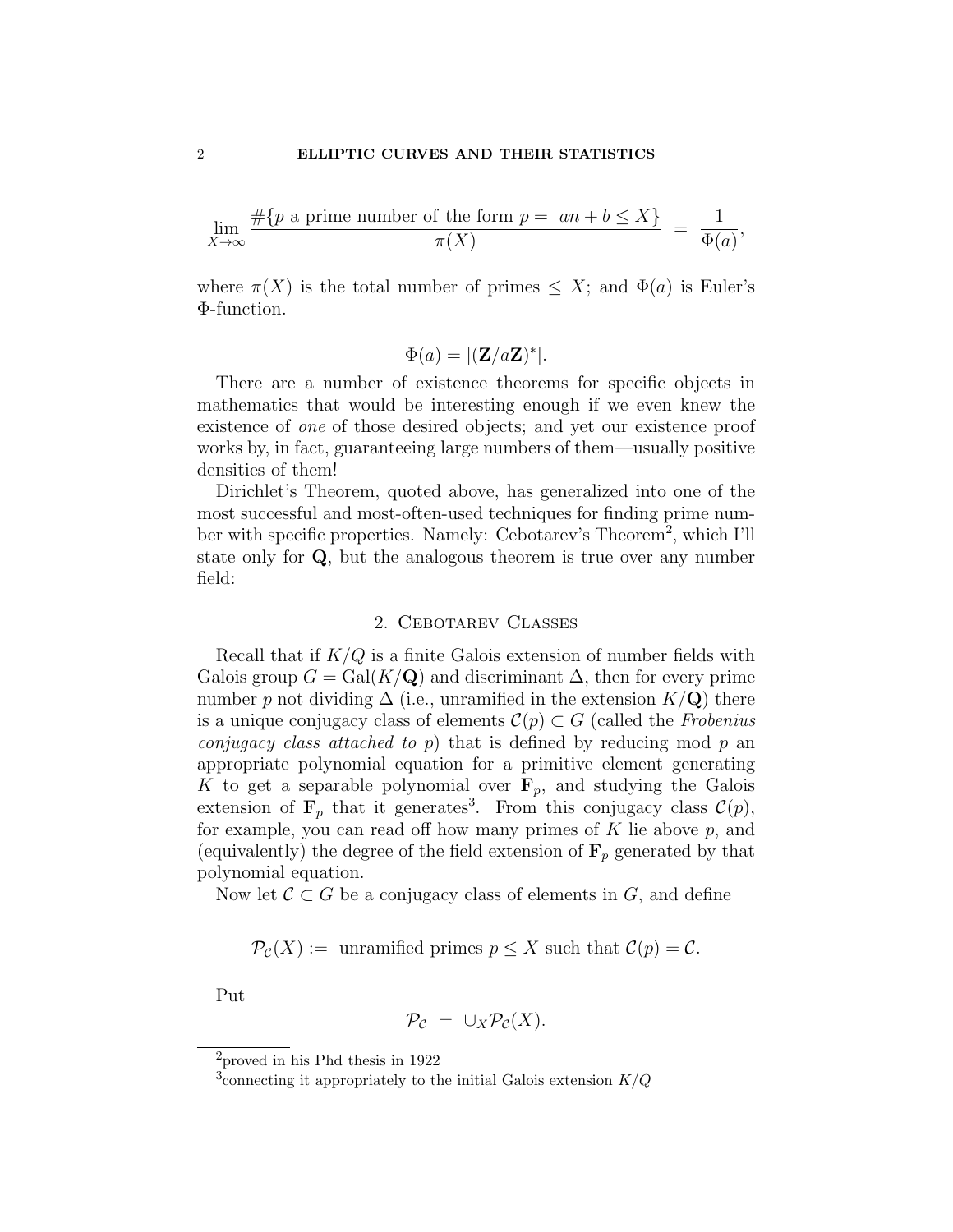By a Cebotarev class of primes defined by  $K/Q$  let us mean a union of these  $\mathcal{P}_{\mathcal{C}}$ 's, give or take a finite set. By a **Cebotarev class of** primes let us mean such a set of primes defined by some finite Galois extension.

The most famous kind of "Cebotarev classes" are arithmetic progression  $an + b$  with  $(a, b)$  relatively prime. These are defined by the cyclotomic field extensions  $K/\mathbf{Q} = \mathbf{Q}(e^{2\pi i/a})/\mathbf{Q}$ . The Galois group,  $G = \text{Gal}(K/\mathbf{Q})$  is canonically isomorphic to  $(\mathbf{Z}/a\mathbf{Z})^*$ , and Dirichlet's theorem is a special case of the general result that tells us that Cebotarev classes have computable densities; specifically:

**Theorem 2.1.** (Cebotarev) Let  $\mathcal{C} \subset G$  be a conjugacy class of elements in  $G = \text{Gal}(K/\mathbf{Q})$ . Then

$$
\lim_{X \to \infty} \frac{\# \{ \mathcal{P}_{\mathcal{C}}(X) \}}{\pi(X)} = \frac{|\mathcal{C}|}{|G|}.
$$

So for  $K = \mathbf{Q}(e^{2\pi i/a})$  the Galois group G is abelian and in fact of order  $\Phi(a)$ , so the densities are given by  $1/\Phi(a)$  as described above.

Any "good" error term, by the way, giving the rate of this convergence seems to depends on GRH; if you want "unconditional error terms," they're not all that good. More about that later.

Cebotarev classes will enter—in a big way—into the statistical study of the arithmetic of elliptic curves, but also. . .some less familiar classes will be part of our story as well.

### 3. Spin Classes

Joint work with J. Friedlander, H. Iwaniec, and K. Rubin: see our paper "The spin of prime ideals" on ArXiv.

I'll try to explain this notion by an example. Let

$$
K := \mathbf{Q}(e^{2\pi i/7} + e^{-2\pi i/7}) = \mathbf{Q}(\cos 2\pi i/7),
$$

i.e., K is the maximal total real subfield in the cyclotomic field obtained by adjoining a primitive 7-th root of unity to Q. The field extension  $K/\mathbf{Q}$  is the unique cyclic extension of  $\mathbf{Q}$  of degree 3 ramified only at the prime 7. The primes p congruent to  $\pm 1$  mod 7 split (into the product of three primes in  $K$ ).

The further basic facts about  $K/\mathbf{Q}$  are these: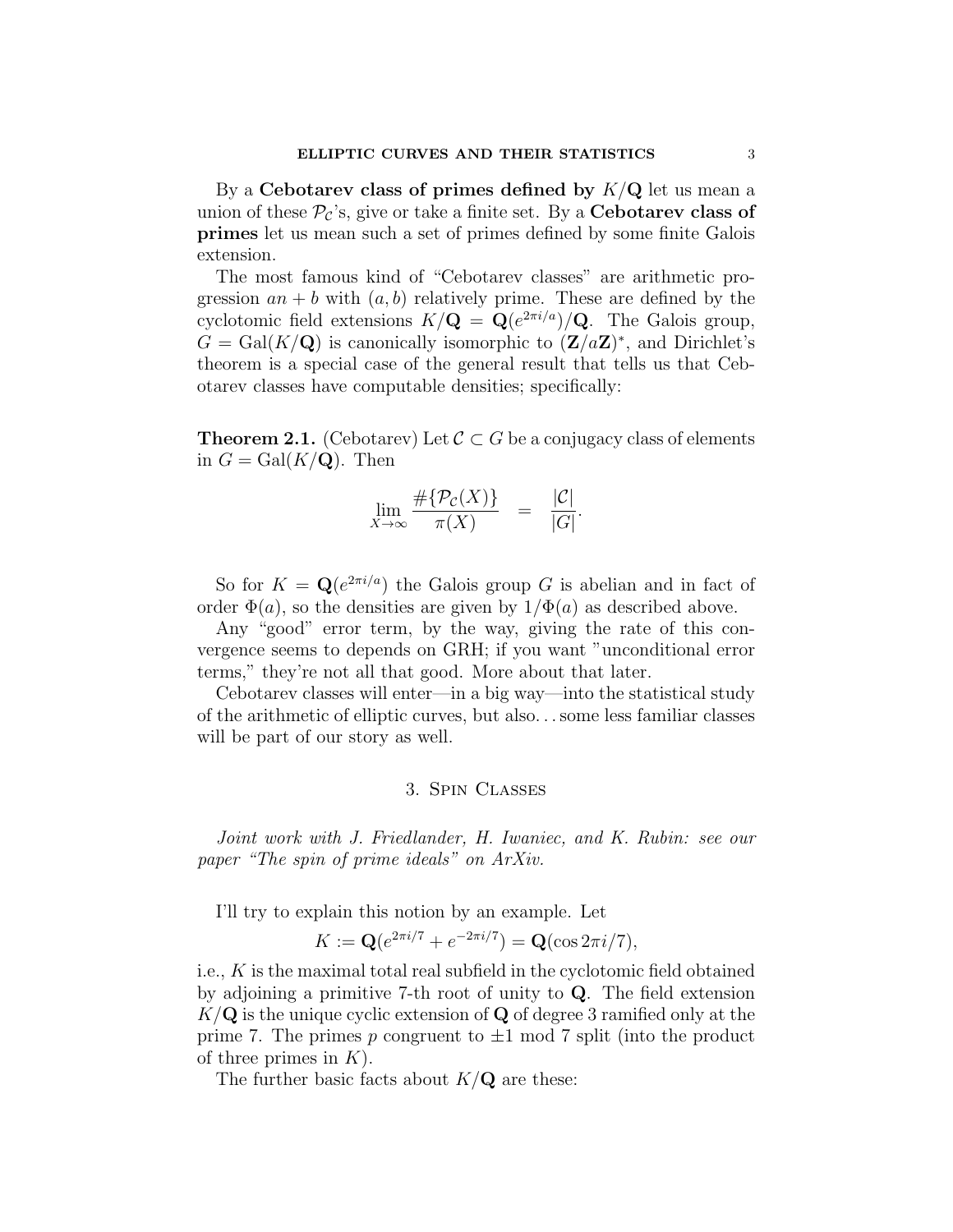- $K$  has class number 1.
- There are units in (the ring of integers of)  $K$  with arbitrary (i.e., all eight possible) signs for the three real embeddings of K.

It follows from these facts that the totally positive units in  $K$  are squares, and also that (modulo squares) there is a unique totally positive generator of any [nonzero] ideal in  $\mathcal{O}_K$ . Fix a generator  $\sigma \in G :=$  $Gal(K/\mathbf{Q}).$ 

**Definition 3.1.** By the spin of a prime ideal P in  $\mathcal{O}_K$  we mean the "Legendre symbol"

$$
spin(\sigma; P) := \begin{pmatrix} \pi \\ P^{\sigma} \end{pmatrix}.
$$

Here  $\pi \in P$  is a choice of totally positive generator of P. The symbol is defined to be zero if  $P^{\sigma} = P$ , and is  $\pm 1$  depending on whether  $\pi$  is or is not a square modulo  $P^{\sigma}$ .

Spin, then, is a kind of incestuous quadratic residue.

Since totally positive elements are stable under Galois action we have:

$$
spin(\sigma; P) = \begin{pmatrix} \pi \\ P^{\sigma} \end{pmatrix} = \begin{pmatrix} \pi^{\gamma} \\ (P^{\sigma})^{\gamma} \end{pmatrix} = \begin{pmatrix} \pi^{\gamma} \\ P^{\gamma \sigma} \end{pmatrix} = spin(\sigma; P^{\gamma})
$$

so we can define the *spin* of any rational prime  $p$  to be:

$$
spin(K/\mathbf{Q}, \sigma; p) := spin(\sigma; P)
$$

for any prime  $P$  of  $K$  lying above  $p$ . Of course, this is uninteresting (i.e., 0) unless p splits completely in K; i.e.,  $p \equiv \pm 1 \mod 7$ .

An exercise is to see that quadratic reciprocity gives us a relation between  $spin(K/\mathbf{Q}, \sigma; p)$  and  $spin(K/\mathbf{Q}, \sigma^{-1}; p)$  (the product is a product of local Hilbert symbols at places dividing 2).

We (i.e., John Friedlander, Henryk Iwaniec, Karl Rubin and I) prove a general theorem about cubic cyclic fields (including all those satisfying the above two bullets<sup>4</sup>) which for our example  $K$  gives us:

<sup>&</sup>lt;sup>4</sup>We don't need class number 1, though: the simplest modification that preserves the statement is to restrict to primes  $p$  that split into principal prime ideals, or ideals that are of odd order in the ideal class group of K.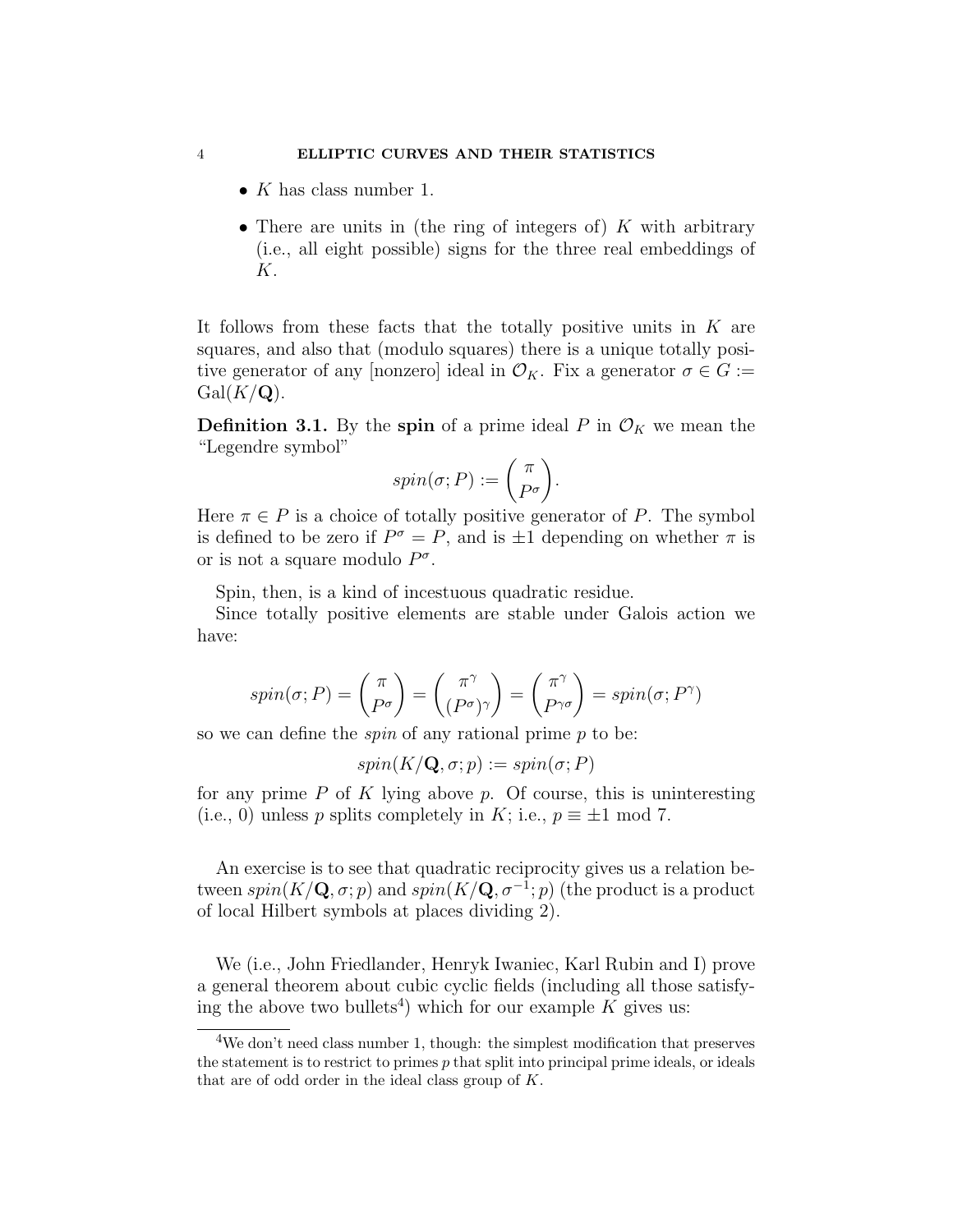**Theorem 3.2.** For  $a \equiv \pm 1 \mod 7$  we have

$$
\sum_{p \le X; \ p \equiv a \mod 7} spin(K/\mathbf{Q}, \sigma; p) << X^{1-\nu+\epsilon}
$$

Here  $\nu = \frac{1}{10,656}$  (independent of the cubic cyclic field K satisfying the bullets above) and any  $\epsilon > 0$ ; the implied constants depend on K and  $\epsilon$ .

Note that this means that the classes

$$
\mathcal{P}^{\pm}(a) := \{ \text{primes } p \equiv a \mod 7 \mid spin(K/\mathbf{Q}, \sigma; p) = \pm 1 \}
$$

occur with equal density. Call these subsets of primes  $\mathcal{P}^{\pm}(a)$  spin classes.

Since we have such a good convergence rate (i.e.,  $\nu$  is positive!) and since our method is surely not giving zero-free strips within the critical strip for L-functions, we are morally (but not logically) certain that  $\mathcal{P}^{\pm}$  are *not* Cebotarev classes! In any event,

Conjecture 3.3. Spin classes are not Cebotarev classes.

Regarding Cebotarev classes, one has a recent result of Hershy Kisilevsky and Mike Rubinstein guaranteeing that certain classes are not Cebotarev:

**Theorem 3.4.** (Kisilevsky, Rubinstein) Let  $P$  be a class of primes and  $r \in \mathbf{Q}$ , with  $0 \leq r \leq 1$ . Then  $P$  is not a Cebotarev class of density r if either

•  $\mathcal{P}(X) - r \cdot \pi(X) \ll \sqrt{X} / \log X$ , or

• 
$$
\mathcal{P}(X) - r \cdot Li(X) \ll \sqrt{X} / \log X
$$
.

Here, as usual,

$$
\mathcal{P}(X) := \{ p \in \mathcal{P} \mid p \le X \}.
$$

Our method for the proof of Theorem 3.2 uses Burgess's bounds giving estimates for incomplete sums of characters. Discuss.

Conjecture 3.5. Let  $n \geq 3$ ,  $Q \geq 3$ ,  $N \leq Q^{1/n}$ . Then for any real nontrivial Dirichlet character  $\chi$  of modulus  $q \leq Q$  we have

$$
\sum_{M < a \le N} \chi(a) < < Q^{\frac{1-\delta}{n} + \epsilon}
$$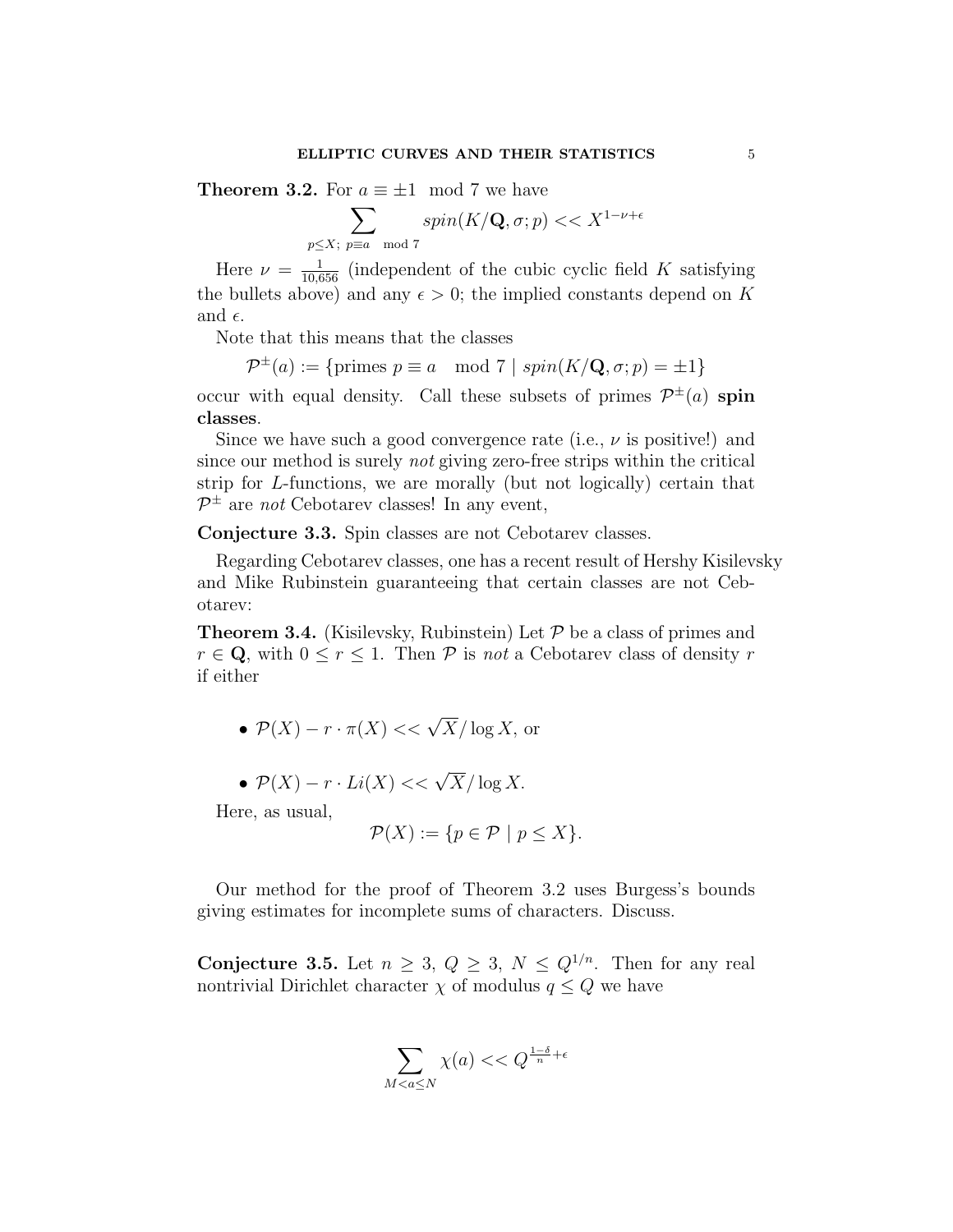with some fixed  $\delta = \delta(n) > 0$  and any  $\epsilon > 0$ , the implied constant depending (only) on  $\epsilon$  and n.

Burgess proves this for  $n = 3$ ; and this is what we use. We have good use for any further progress made with the above conjecture, so we urge people to take a look at it.

We have been discussing densities of sets of prime numbers and there is no difficult ordering prime numbers (by size, of course)<sup>5</sup>. But when we compute statistic of other mathematical objects, there may be some question as to what is the "natural way to order them." So, since this is a basic notions seminar about density, it is reasonable to devote a digression to this issue, and ask:

### 4. What do we mean by density?

There are sophisticated notions of density, but for this hour when we talk about densities, we will have fixed some specific (infinite) collection of objects U, together with a choice of *size function*  $s: U \to \mathbf{R}_{\geq 0}$ , where a size function means that for every  $X \in \mathbf{R}_{\geq 0}$ , the number of objects in  $\mathcal O$  of size less than or equal to X is finite. We'll say that some property P occurs with density r in  $\mathcal U$  if:

$$
\lim_{X \to \infty} \frac{\#\{u \in \mathcal{U} \mid u \text{ has property } P \text{ and } s(u) \le X\}}{\#\{u \in \mathcal{U} \mid s(u) \le X\}} = r.
$$

Now if you are estimating quantities of prime numbers, there is not much choice of the size function, but often for other arithmetic objects one has multiple choices, with density results that change with the choice. For example:

### 5. The case of Quartic Number Fields

One must be careful when choosing the coefficients of a fourth degree polynomial, if you want a root of that polynomial to generate anything other than a field whose Galois group is other than  $S_4$ . Hilbert's irreducibility theorem provides corroboration of this with a proof that if you rank algebraic numbers of degree 4 by the size of the coefficients of their minimal polynomial (monic, over Q) then 100% of them have Galois group  $S_4$ . But let us count quartic fields (rather than algebraic numbers that generate them) nested by the size (absolute value) of their discriminant. Dick's Basic Notions talk two weeks ago mentioned the classical theorem of Hermite that there are only a finite number of different algebraic number fields with absolute value of discriminant

<sup>5</sup>Although, even here, there is the alternate notion of "Dirichlet density."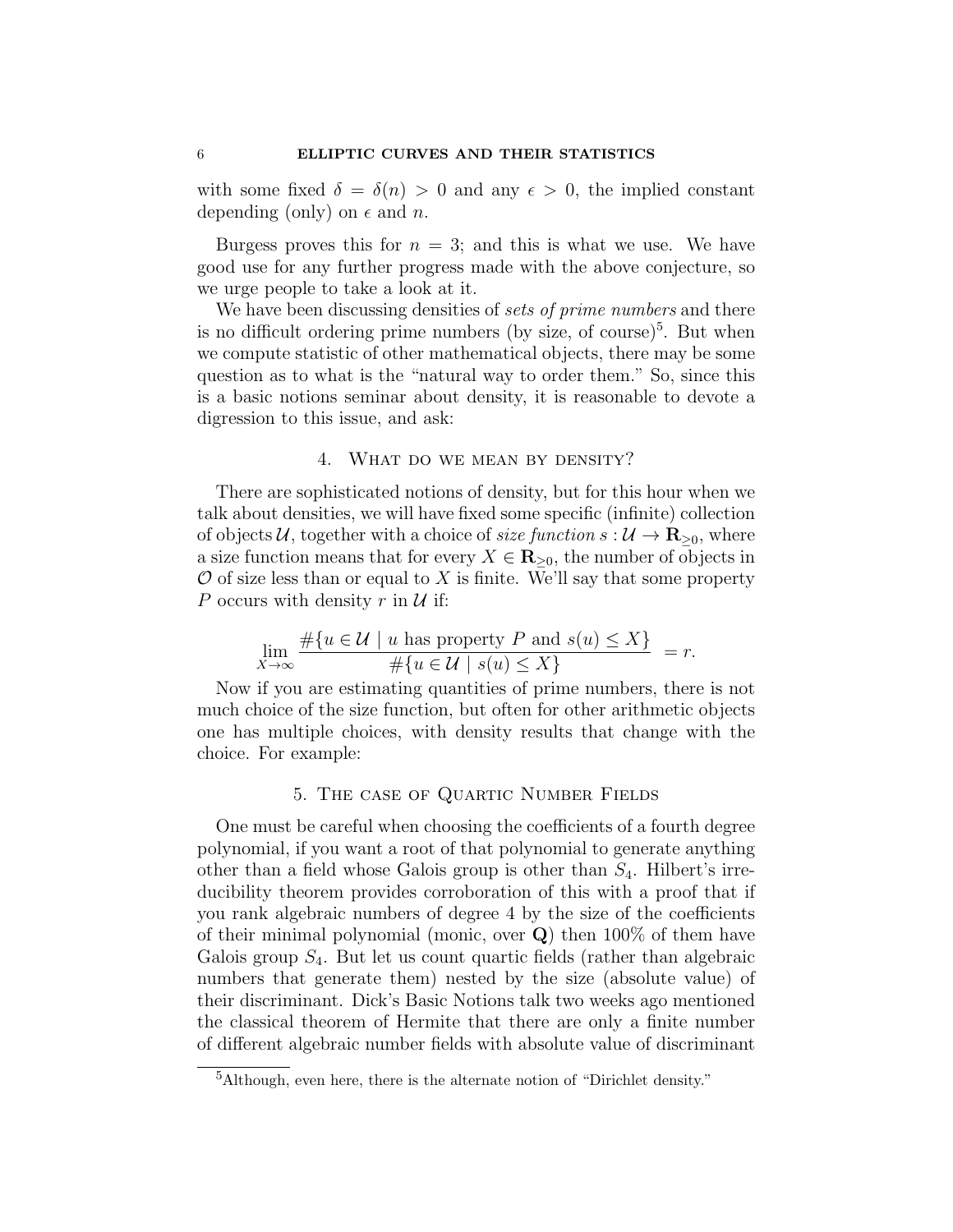$\leq X$ , so it makes sense to compute densities with respect to this size function. Counting field extensions of a given field with a fixed Galois group (i.e., Galois group of their Galois closure) has been the subject of a number of precise conjectures (initially: [?], and then successively refined in [?, ?]). Barghava's remarkable paper [?], which is further evidence for these conjectures, proves that when you count quartic fields, nested by discriminant, you do not get 100% of them having Galois group  $S_4$ .

Bhargava thinks of the problem of counting quartic fields as a problem purely in the Geometry of Numbers, and proves the following theorem:

Theorem 5.1 (Bhargava). When ordered by absolute discriminant, a positive proporition (approximately 0.09356) of quartic fields have associated Galois group  $D_4$ . The remaining approximately 0.90644 of quartic fields have Galois group  $S_4$ .

All this was an introduction meant to lead to elliptic curves and to hint that we will be paying special attention their arithmetic statistics. And to point out that when one asks questions like:

What is the probability that a cubic plane curve with rational coefficients has infinitely many rational points? one should be clear about how one is ordering this infinite collection.

# Part II. Elliptic curve statistics

### 6. Elliptic curves

An elliptic curve  $E$  over a field  $K$  is a curve of genus one with a chosen K-rational point, called the "origin". It is a theorem (essentially a corollary of the Riemann-Roch theorem) that allows you to represent any elliptic curve over K as a cubic plane curve (over  $K$ , of course) with its origin being its only point (even over the algebraic closure  $K$ ) at infinity.

This already is a beautiful piece of mathematics and if you haven't seen it before here is a hint about how you get such a representation, each of these statements being directly obtainable from Riemann-Roch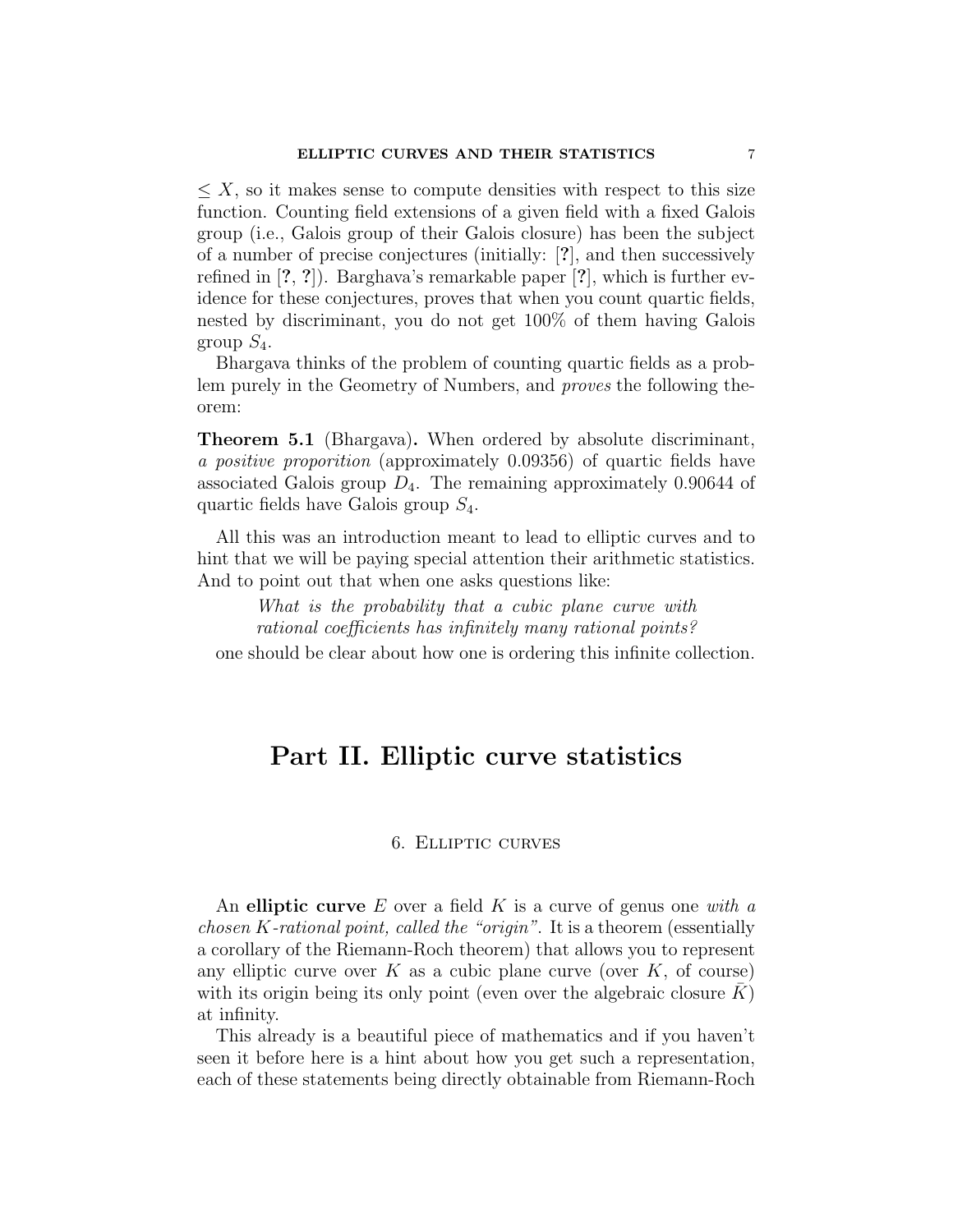together with the sole fact that the curve we are dealing with has genus one:

- there is only one rational function on  $E$  (up to scalars) that has at worst a single pole at one point on  $E$ , namely the constant function 1;
- there are two independent rational functions on  $E$  having at worst a double pole at the origin and no poles elsewhere: call a choice of the 'new' (i.e., nonconstant) function  $x$ ;
- there are three independent rational functions on  $E$  having at worst a double pole at the origin and no poles elsewhere: call a choice of the 'new' function with an actual triple pole at the origin  $y$ ;
- and there is a linear relation satisfied by the seven functions

$$
1, x, y, x^2, xy, x^3, y^2,
$$

all these having at worst poles of order six at the origin and none elsewhere.

In particular we get a mapping of our  $E$  onto a plane cubic in x and y and this turns out to be an isomorphism).

Even more explicitly, when  $K$  is a number field (our main focus here), letting  $\mathcal{O}_K$  denote the ring of integers of K, we can choose our functions x and y judiciously so that any such  $E$  can be given in an affine plane by a cubic equation

$$
(*) \t y^2 = x^3 + ax + b
$$

for constant  $a, b \in \mathcal{O}_K$ , with its discriminant,  $\Delta(a, b) = -4a^3 - 27b^2$ , different from zero (this guarantees that  $E$  is a *smooth curve*).

Different pairs  $(a, b)$  may give rise to isomorphic elliptic curves; for instance, for any element  $u \in \mathcal{O}_K$  setting  $Y = u^3y$  and  $X = u^2x$  gives, after clearing terms in the displayed equation, the new cubic equation

$$
Y^2 = X^3 + Ax + B
$$

where  $(A, B) = (u^4a, u^6b)$ . Here  $\Delta(A, B) = u^{12}\Delta(a, b)$ .

It is natural then to represent an elliptic curve  $E$  by such an affine model (\*) with a and b not divisible by  $u^4$  and  $u^6$  respectively, for any nonunit  $u \in \mathcal{O}_K$ ; equivalently, with minimal absolute value of the norm of its discriminant, among all affine models  $(*)$  representing E.

For number theory it is quite a good thing that we can represent elliptic curves over a number field  $K$ , i.e., curves of genus one over K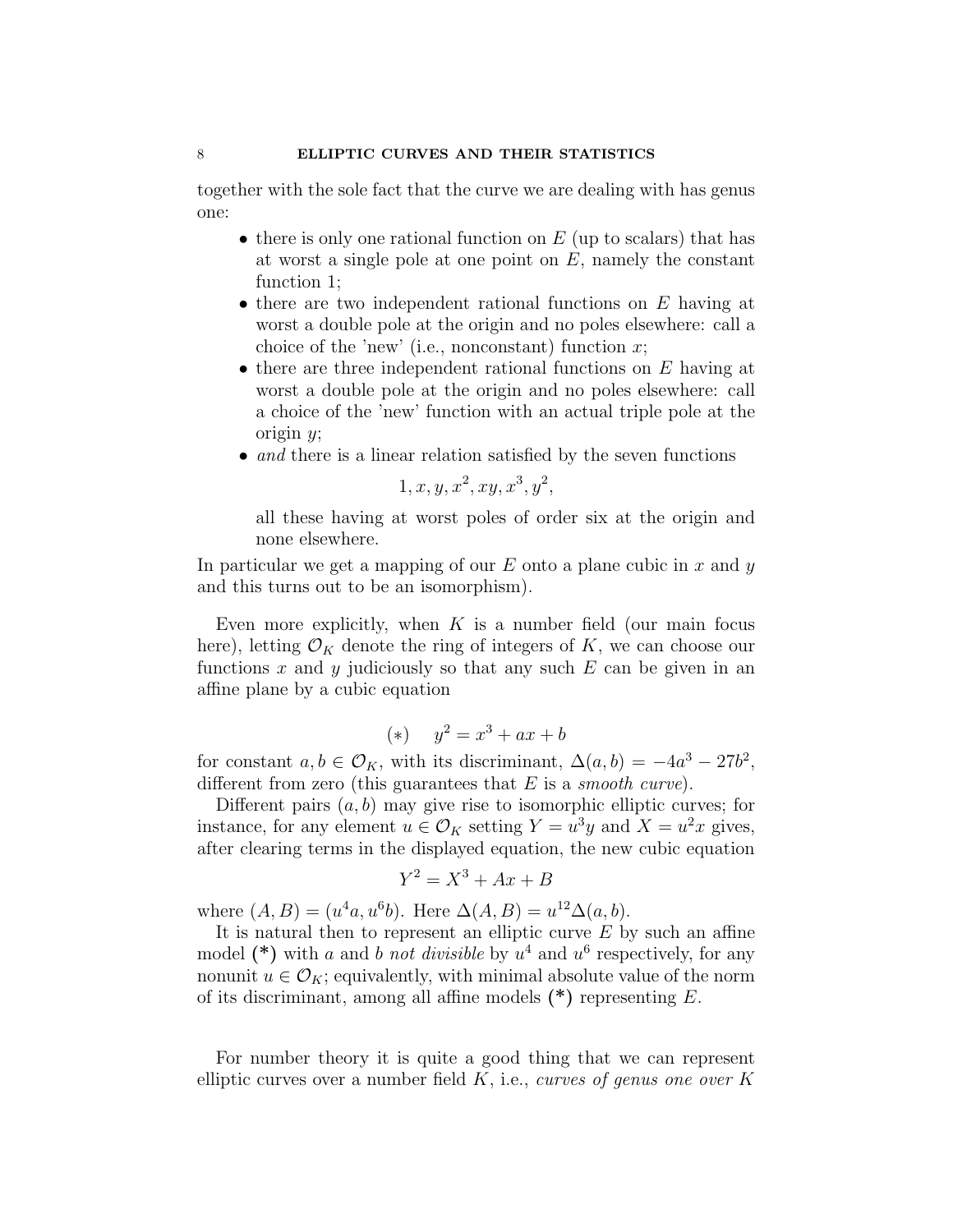having a K-rational point, in such a clean way. This is not it at all the case if you don't require the curve of genus one to have a K-rational point: it may well be that the only representation of such a curve that is rational over the field  $K$  in question is as a curve of very high degree in a projective space (and therefore any projection of such a curve to the plane will represent it only birationally as a curve of high degree with a large singularity locus. This issue will be what is behind the deep questions having to do with what I'll be calling the companions to elliptic curves—later in this lecture.

### 7. The statistical questions, for three kinds of families OF ELLIPTIC CURVES OVER A GIVEN NUMBER FIELD  $K$

### These are the families:

- (1) The full family of all elliptic curves over a fixed number field.
- (2) The family of all quadratic twists of a given elliptic curve over a given number field. That is, fixing  $a, b \in \mathcal{O}_K$  and varying  $d \in \mathcal{O}_K - \{0\}$  consider the family

$$
dy^2 = x^3 + ax + b,
$$

or—tucking the  $d$  into the left-hand side of the equation, one gets the same elliptic curve from

$$
y^2 = x^3 + ad^2x + bd^3.
$$

(3) The family of quadratic twists by all characters of prime conductor of a given elliptic curve over **Q**. That is, fixing  $a, b \in \mathbb{Z}$ and varying prime number  $p$  consider the family

$$
py^2 = x^3 + ax + b.
$$

Any family of type (3) is of density zero (for any natural ordering) in the family of type (2) that contains it, and those families of type (2) are of density zero in the all-encompassing family of type (1). So, there is no a priori reason to expect that the statistics of these three "types" to bear any relationship to one another.

This is what we mean by their "statistics":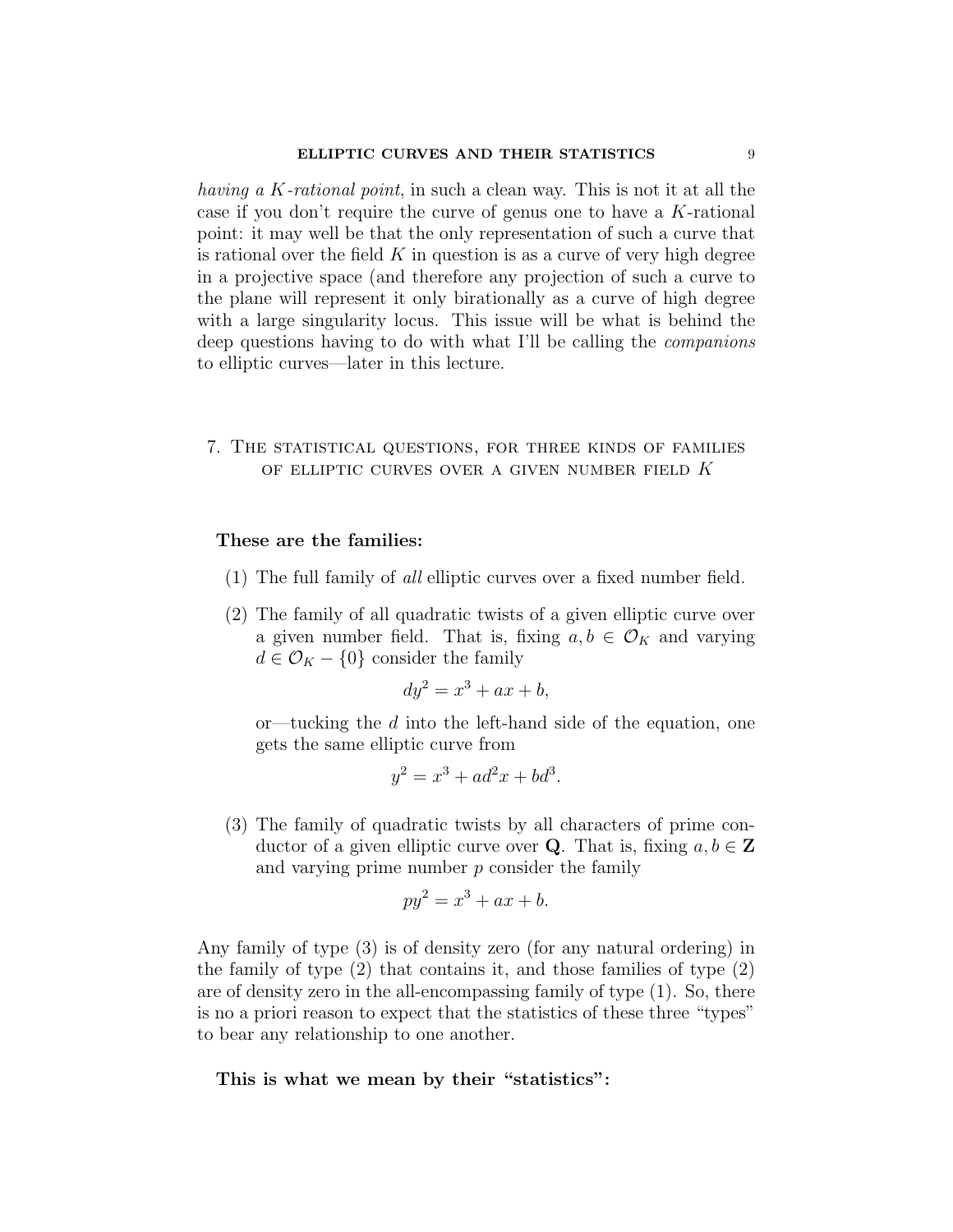We are, of course, interested in it arithmetic statistics in the fullest possible sense, related each of the three families that have just been introduced. But today we will be focusing on just these:

- The relative densities of members of each of these families with a given Mordell-Weil rank. E.g., what is the proportion of each family that has finitely many rational points? What is the average rank?
- The relative densities of p-Selmer ranks (we will be discussing this notion below; more specifically, when  $p = 2$ ). E.g., what is the proportion of each family that has trivial 2-Selmer rank? More generally what proportion has 2-Selmer rank  $0, 1, 2, 3, \ldots$ ?

## 8. Current Guesses, and Theorems, about Mordell-Weil rank density

We are mainly interested, in this talk, about the second bullet at the end of the previous section; namely 2-Selmer rank statistics. But here, by way of digression, is a discussion of what we expect regarding Mordell-Weil ranks, for the family of Type (1) when ordered in the 'natural way,' i.e. by size of absolute value of the norm of the conductor.

We expect that 50% of the family of all elliptic curves over  $K$  (ordered by any of the standard size-functions) to have Mordell-Weil rank 0 and 50% to have rank 1. This was first conjectured by Goldfeld in 1979 at least for  $K = \mathbf{Q}$  and families of "Type  $(2)$ ," i.e., for families of quadratic twists over Q. In later years this fit in with the various heuristic viewpoints, e.g., that of Katz-Sarnak, and also, with precise conjectural bounds on rates of convergence for quadratic twist families (Conrey, Keating, Rubinstein, and Snaith) coming from random matrix heuristics; and similar conjectures for all elliptic curves over Q (Mark Watkins). This has been referred to as the minimalist conjec $ture<sup>6</sup>$ . In the terminology of the previous section then, the "minimalist" conjecture" is that  $\rho(K,r) = 1/2$  if  $r = 0, 1$  and  $\rho(K,r) = 0$  if  $r \geq 2$ . As hinted in the introduction above, this conjecture is widely believed for the family of Type (1)-and yet it is difficult to get numerical data that firmly support it! The reason for this is in the nature of the error term that is also predicted (coming from random matrix heuristics).

 ${}^{6}$ The reason for the term "minimalist" is that—from the point of view of densities, these are the smallest possible densities that are compatible with the expected parity of Mordell-Weil ranks: i.e., 0 is the smallest even number and 1 the smallest odd.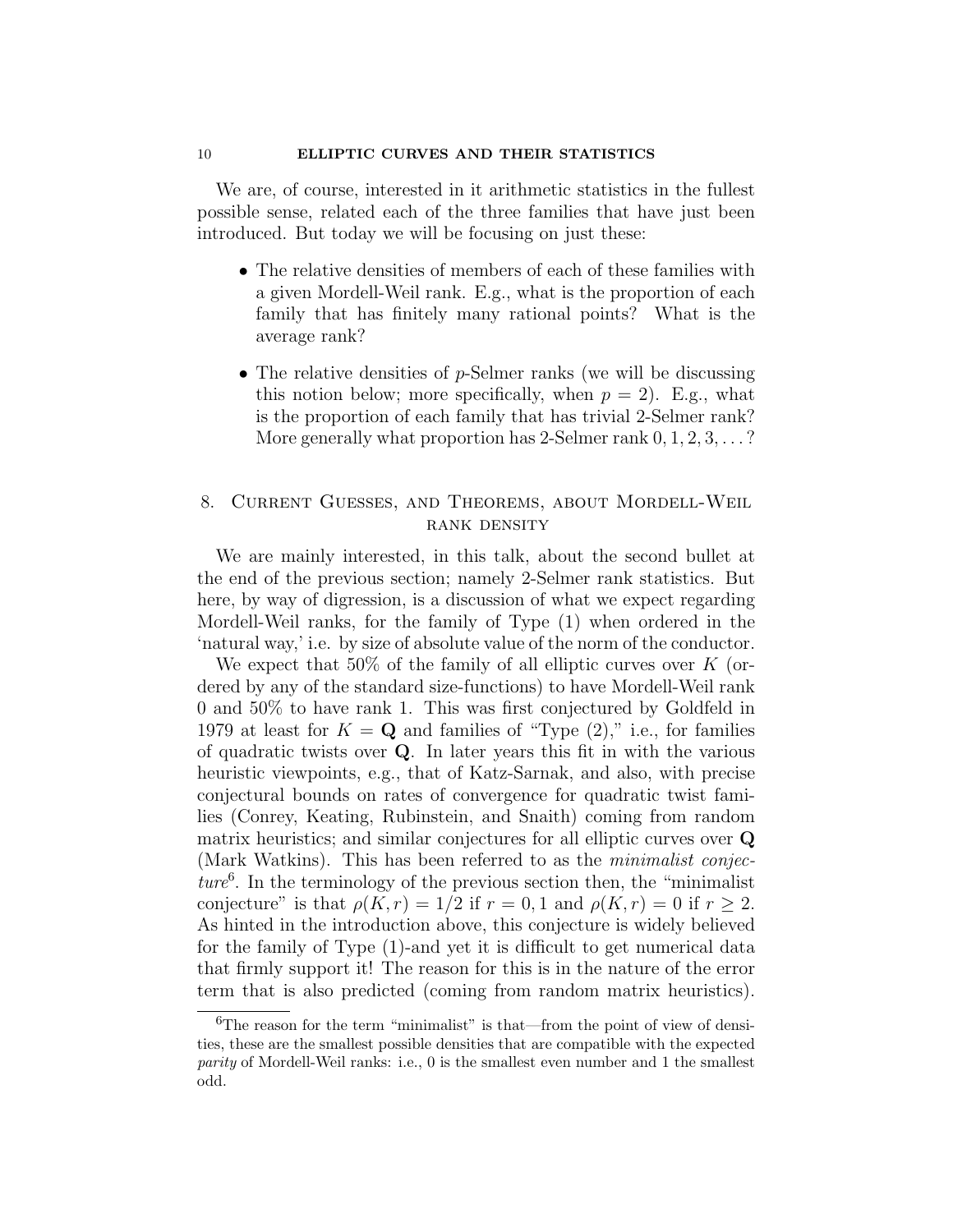The form that this type of error term takes (it will be slightly different in different contexts) if  $X$  is the number of instances counted) is

$$
aX^b \log^c(X)
$$

for specific numbers  $b < 1$  (but b close to 1). It is diabolic how the graphs of such functions are so very indistinguishable (to the eye) from the linear function  $aX$ , but —of course—from the point of view of densities the difference between  $aX^b \log^c(X)$  (for any  $b < 1$ ) and  $aX$ is major! This is one of the perils of prediction of qualitative behavior from too little data.

#### What can be proved?

If the minimalist conjecture is true, then the average Mordell-Weil rank when compiled for all elliptic curves would be 1/2. This, therefore, is the goal. In 1992 Armand Brumer showed (by analytic means, and conditional on standard conjectures) that the average rank of elliptic curves over Q is bounded by 2.3.

The most striking recent results are due to Manjul Bhargava together with his students and co-authors. They have been developing extremely precise methods for counting appropriate orbits of certain arithmetic groups acting on integral points on certain lattices. This approach follows and significantly refines the classical Methods in the Geometry of Numbers (as had pursued by Gauss, Minkowski, Siegel, and others). Manjul Bhargava and Aren Shankar have established (unconditionally) that the "average rank"<sup>7</sup> over  $Q$  is  $\leq 0.99$ . The method here is via what might be called the "geometry of arithmetic orbits in linear representations of reductive groups." Manjul has hopes that these methods might work not only over Q but also over any fixed number field K.

But for now, over  $Q$  they prove that:

$$
\rho(K;0) \ge 0.075
$$

and

$$
\rho(K; 0) + \rho(K; 1) \ge 0.80.
$$

A striking further result that Bhargava obtained with Wei Ho is that among elliptic curves possessing one point of infinite order, a subset of

<sup>&</sup>lt;sup>7</sup>The quotation-marks here are meant to signal that the  $in$ -equalities regarding averages that we will be discussing will always mean the  $\limsup_{X\to\infty}$  (for upper bounds) or the lim inf<sub>X→∞</sub> (for lower bounds) and if these upper and lower bounds are not equal, no claim is being made that the  $\lim_{X\to\infty}$  actually exists.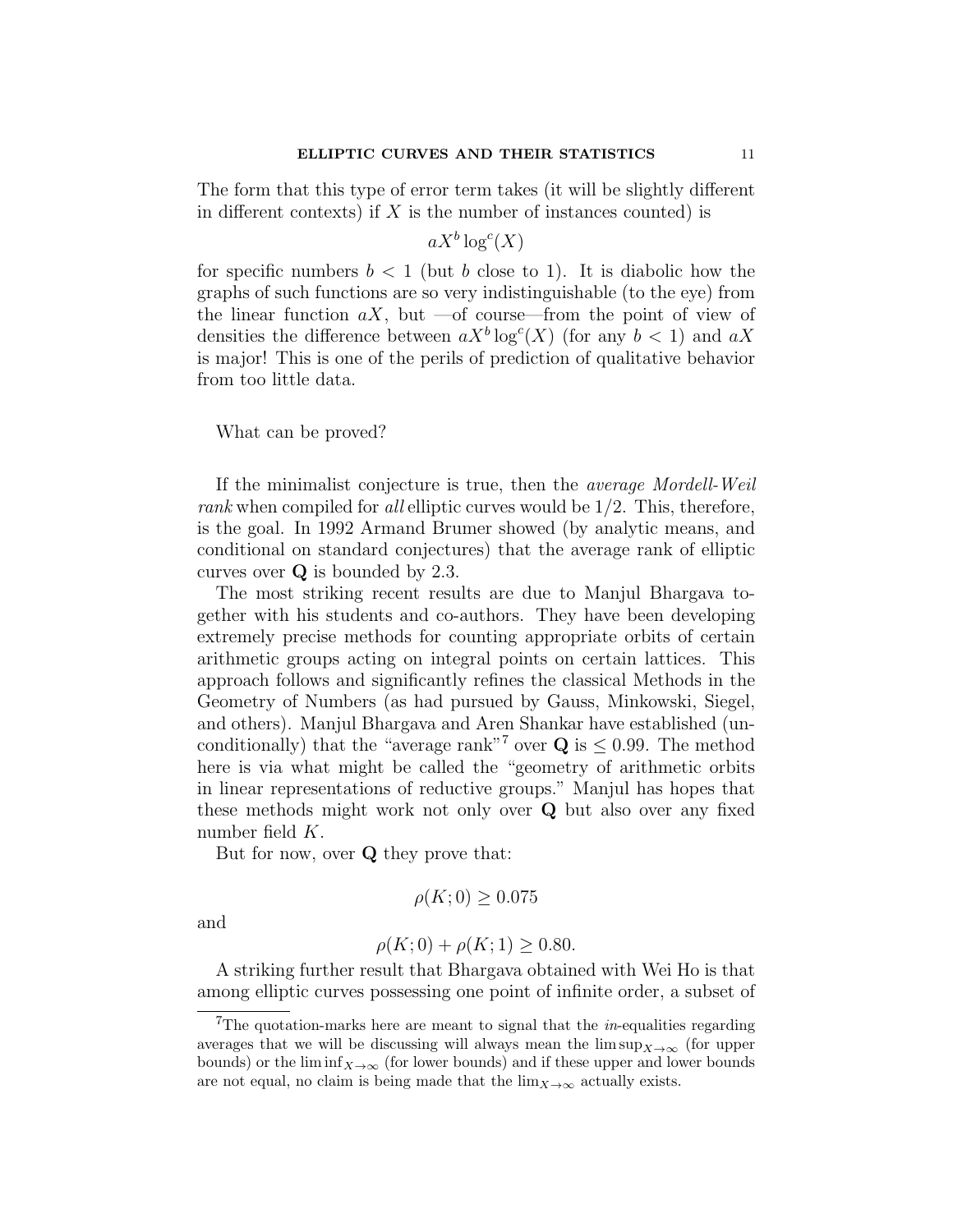positive density has Mordell-Weil rank one (at present this result is only for elliptic curves only over  $Q$ ).

### 9. BACK TO 2-SELMER RANK STATISTICS

As a preview of what we will be discussing, here is a table giving a hint of the differences in the statistics for our three types of families.

|  | TABLE 1. Statistical differences |  |
|--|----------------------------------|--|
|  |                                  |  |

| <b>Family Type</b> |               |                                                     |                  |
|--------------------|---------------|-----------------------------------------------------|------------------|
| Ordering           | by Conductor  | Skew-Box                                            | by Conductor     |
| <b>Heuristics</b>  |               | Poonen-Rains   Poonen-Rains modified by "Disparity" | "Equal odds"     |
| Methods            | Geom. of Nos. | Cebotarev                                           | Cebotarev & Spin |

### 10. Ordering the aggregate of elliptic curves:

We have a natural way of counting the curves!

**Theorem 10.1.** For any real number  $X$  there are only finitely many isomorphism classes (over K) of elliptic curves (over K) with a representation as above such that the absolute value of the norm of its discriminant is less than  $X$ ; i.e.,

 $|N_{K/\mathbf{Q}}\Delta(a, b)| < X$ .

That is, we can order the collection of these mathematical objects, in terms of the size of the norms of the discriminants of their "smallest" representations as above<sup>8</sup>

The proof of this finiteness already requires significant results in the arithmetic of elliptic curves: for each (rational) integer  $N \neq 0$  let N denote a finite collection of integers in  $\mathcal{O}_K$  such that every integer in  $\mathcal{O}_K$  with norm equal to N is a twelfth power (of an integer in  $\mathcal{O}_K$ ) times an element of  $N$ . We are—in effect—counting the number of integral

 ${}^{8}{\rm There}$  are some slightly different competing ways of ordering the array of elliptic curves. For example by conductor, or as in Manjul Bhargava's work by the size of a natural "height-type" function  $H(E) := \max\{|N_{K/\mathbf{Q}}a|^3, |N_{K/\mathbf{Q}}b|^2\}.$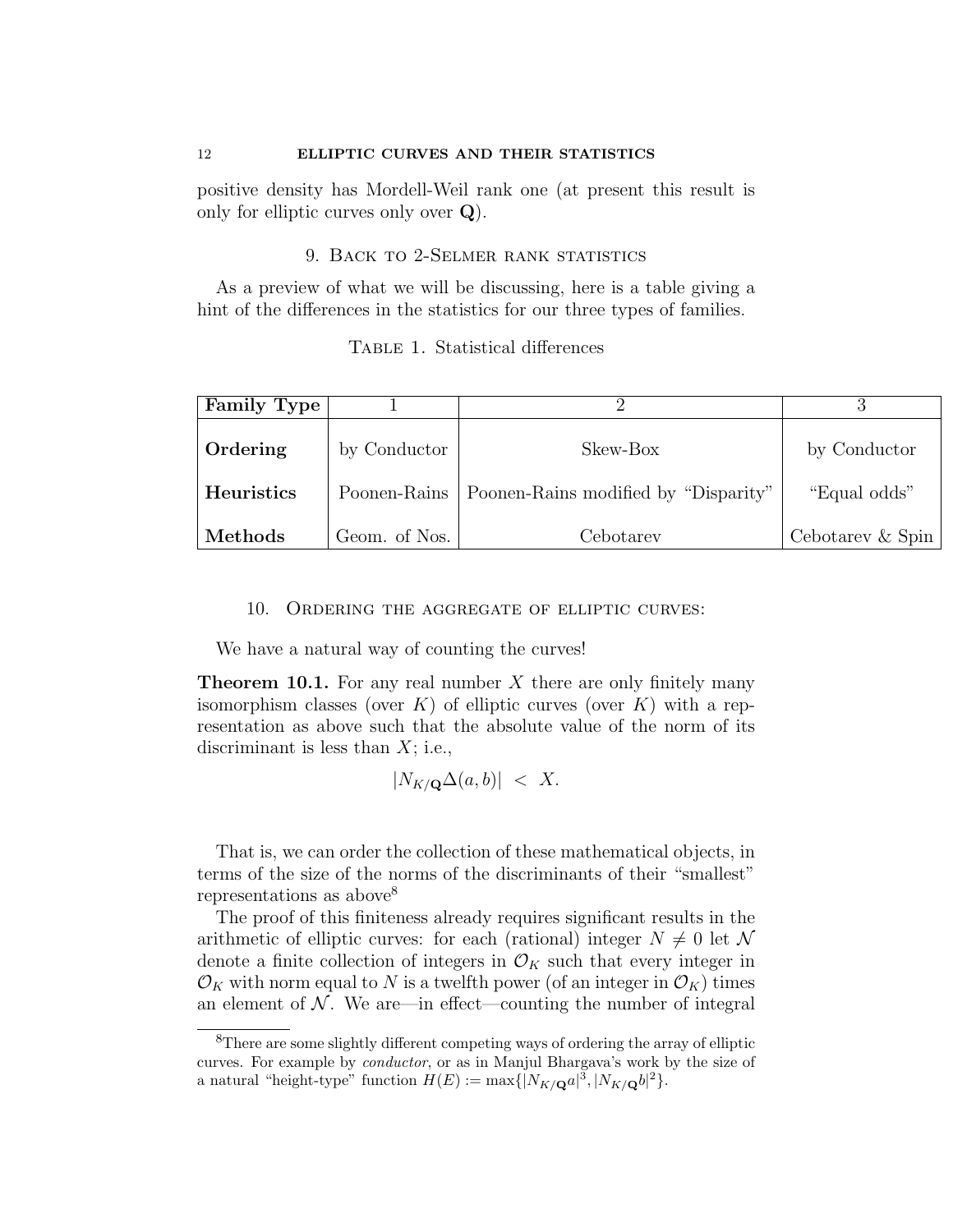solutions to the following finite collection of diophantine equations in  $\alpha$  and  $\beta$ :

$$
-4\alpha^3 - 27\beta^2 = \nu
$$

for  $\nu$  running through the finite set N. Each of these equations are again integral models of *elliptic curves* parametrized by the variables  $\alpha$  and  $\beta$ . They have only finitely many integral solutions in  $\mathcal{O}_K$ .

Moral: the integral solutions over  $K$  of these particular elliptic curves "count" the totality of all elliptic curves over K. It's an example of elliptic curves "knowing" other elliptic curves.

That these affine models of elliptic curves have only finitely many integral solutions in  $\mathcal{O}_K$ , was shown by Siegel (using methods that were ineffective<sup>9</sup>; effective solutions to this were provided later by Baker; and Faltings famous proof of Mordell-Conjecture also bears on this problem.

The rough number of such elliptic curves is—for  $X$  sufficiently large squeezed between  $X^{5/6 - \epsilon}$  and  $X^{5/6 + \epsilon}$  (any  $\epsilon > 0$  but presumably starting at larger and larger  $X$ ).<sup>10</sup>

# 11. FAMILIES OF "TYPE (1)": all ELLIPTIC CURVES OVER A GIVEN number field

We have discussed, in section above, the work of Manjul Bhargava and Aren Shankar and co-authors regarding Mordell-Weil statistics. Their results are related to thestudy of the average size of the 2-Selmer rank of elliptic curves (again over  $Q$  —and when they are ordered in any of the standard ways). They show that the average size is *three*<sup>11</sup> For any prime number p the reduced p-Selmer rank of an elliptic curve over a number field<sup>12</sup> has this important property: it is finite  $(!)$ , computable (!) (at least in principle), and is an upper bound for the rank of the Mordell-Weil group of the elliptic curve over the number field. If the Shafarevich-Tate conjecture holds, then for all but finitely many primes  $p$ , the reduced  $p$ -Selmer rank would be equal to that Mordell-Weil rank.

<sup>&</sup>lt;sup>9</sup>these methods being related to the Mordell-Weil rank of these elliptic curves, a notion which we'll discuss later

 $10$ More fun would be to get a precise asymptotic estimate with an error term; this is what Bhargava gets for the ordering of elliptic curves via the size of the function  $E \mapsto H(E)$ .

 $11$ Of course no 2-Selmer group can have such a size: these 2-Selmer groups are then all either above or below average.

<sup>&</sup>lt;sup>12</sup>This is the dimension of the so-called  $p$ -Selmer group minus the rank of rational p-torsion of the elliptic curve over the number field.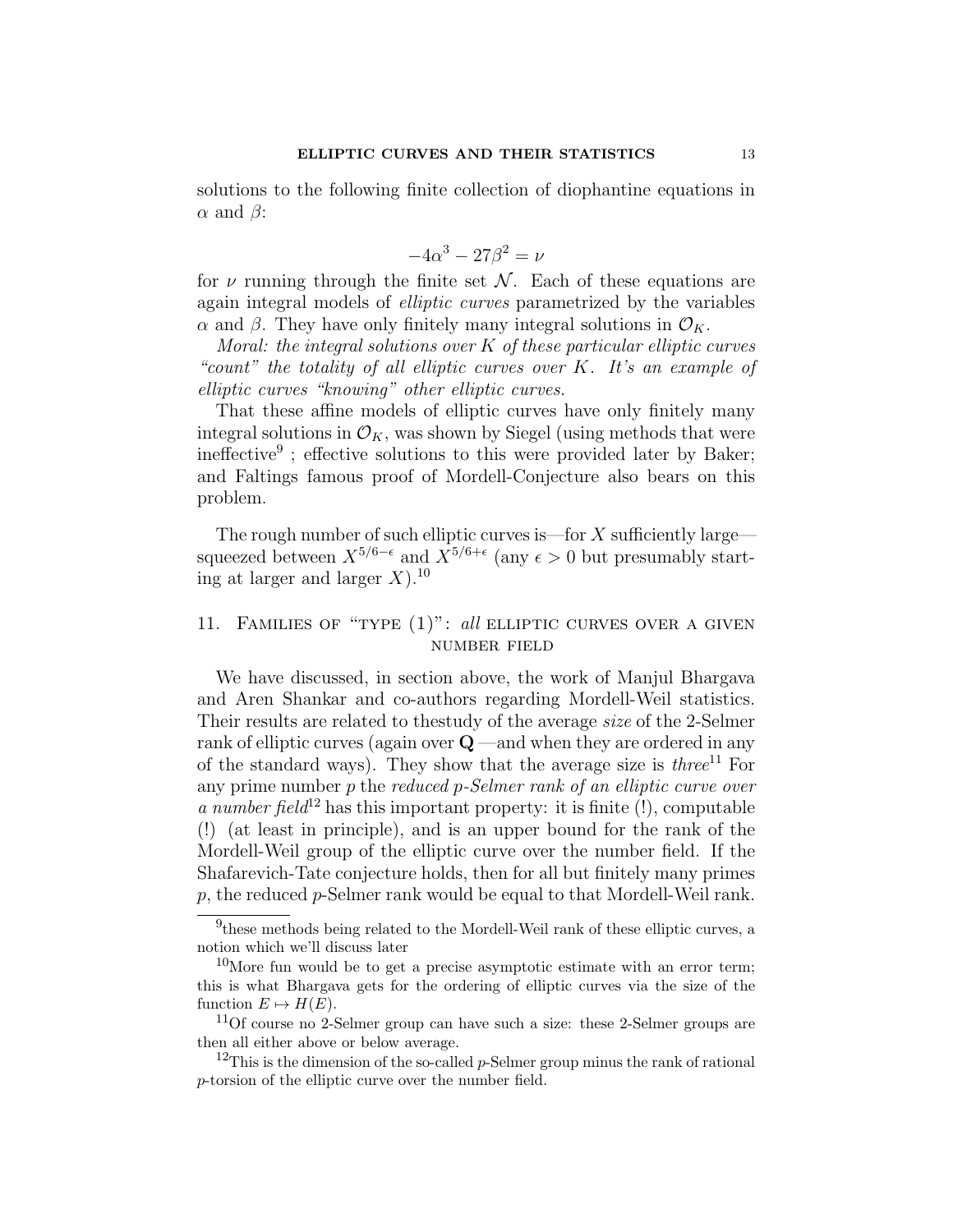So it is natural, as in the results of Bhargava and co-authors alluded to above, to expect that the statistics of  $p$ -Selmer ranks (e.g., even when restricted to  $p = 2$ ) contribute to our understanding of Mordell-Weil ranks. More recent advances concern 3-Selmer,and 5-Selmer.

# 12. Families of "type (2)": Elliptic curves that are quadratic twists of a given elliptic curve

The elliptic curves in this family are all isomorphic over  $\mathbf{C}$ ; they are quadratic twists of one another (in various senses, but most directly:) in the sense that any two of them become isomorphic over some quadratic extension of the base field K.

If

$$
E: \quad y^2 = x^3 + ax + b
$$

is the initial elliptic curve and

$$
E^{(d)}: dy^2 = x^3 + ax + b
$$

is a general member of the family, note that modifying  $d$  by multiplying by a square in  $\mathcal{O}_K$  does change the isomorphism type of the elliptic curve so what is really at issue is a class of elliptic curves indexed by elements in  $\mathcal{O}_K - \{0\}$  mod squares. It is natural, then, to denote  $E^{(d)}$ as  $E^{\chi}$  where  $\chi$  is the (quadratic) Dirichlet character over K that cuts out the quadratic Galois extensions  $K(\sqrt{d})$ . There is also a natural ordering of the members of this family. For brevity, if I is a prime ideal in a number field, by |I|, the size of I, let us mean  $|I| := |N_{K/\mathbf{Q}}I|$ ; i.e, the absolute value of the norm to  $Q$  of the ideal  $I$ .

Now, for a character  $\chi$ , let

 $|\chi| := \max\{|P|; P \text{ a prime ideal dividing the conductor of } \chi\}.$ 

The type of question we will examine has it roots in a famous result of Heath-Brown on the statistics of 2-Selmer ranks of a specific family of CM elliptic curves over  $Q$  related to the congruent number problem<sup>13</sup>. This is the family

$$
E_D: \quad Dy^2 = x^3 - x
$$

for positive square-free integers  $D$ . The arithmetic of this family answers the question of whether or not  $D$  can be the common difference of an arithmetic progressions of squares of rational numbers.

 $13D.R.$  Heath-Brown, The size of Selmer groups for the congruent number problem, Inv. Math. 111 (1993), 171-195; see also The size of Selmer groups for the congruent number problem, II.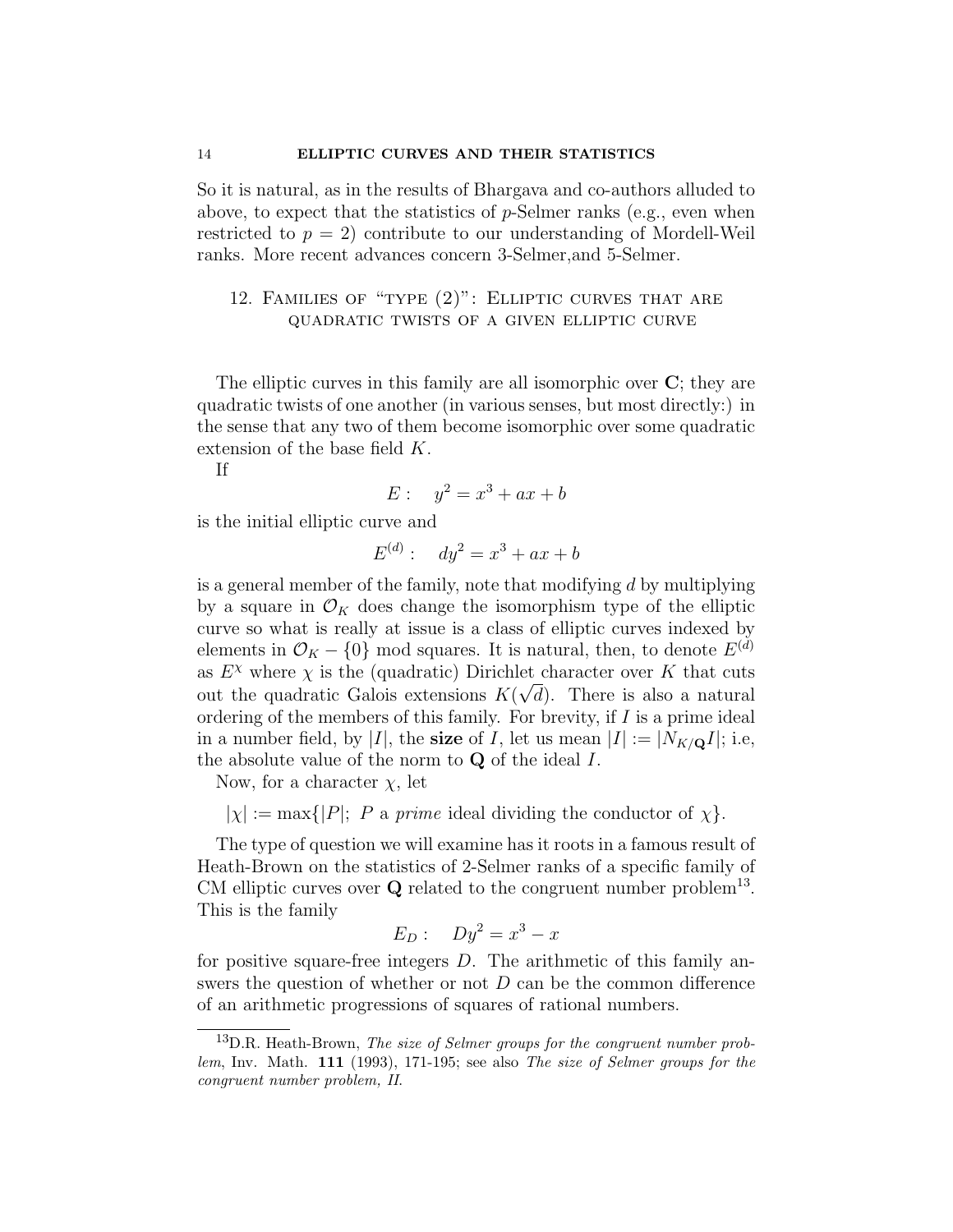We shall be dealing with Selmer ranks, which—for the moment—can just be thought of as useful numbers. More specifically, It is convenient to define something that might be called the reduced Selmer rank.

**Definition 12.1.** If E is an elliptic curve over K, by  $r(E; K)$ , the reduced 2-Selmer rank of  $E$  over  $K$ , we mean:

 $r(E; K) := \{$  the 2 – Selmer rank of E over  $K\}$  – dim<sub>F2</sub>  $E(K)[2]$ .

Among the many uses of this number  $r(E, K)$  is that it is computable, it is an upper bound for the Mordell-Weil rank of E over K, and conjecturally it has the same parity as that Mordell-Weil rank.

#### 13. Disparity

It is conjectured that ordering the family of all elliptic curves over a given number field by the absolute value of the norm of the conductor, there are "asymtotically as many elliptic curves having odd 2-Selmer rank<sup>14</sup> as there are having even rank." We don't know this yet<sup>15</sup> This is not the case for families of Type (2).

Here I will be discussing results due to Zev Klagsbrun, Karl Rubin and myself coming from our article Selmer ranks of quadratic twists of elliptic curves which is posted on ArXiv.

Theorem 13.1. The ratio

$$
\frac{|\{| \chi | < X; \ r(E^{\chi}; K) \ \text{ is odd}\}|}{|\{| \chi | < X\}|}
$$

is constant for large enough X.

**Note:** Here is the format of how this is proved: Let  $\Sigma$  be the set of all places of K dividing  $2 \cdot \infty$  or the conductor of E. Let  $C(K)$  be the group of quadratic characters of  $K$ , and consider the set-theoretic mapping:

$$
C(K) \longrightarrow \{\text{even}, \text{odd}\}\
$$

 $14$ (and therefore, conjecturally having odd Mordell-Weil rank, and p-Selmer rank for any  $p$ )

 $15$ We do know that the odd and even 2-Selmer ranks both have positive density, though.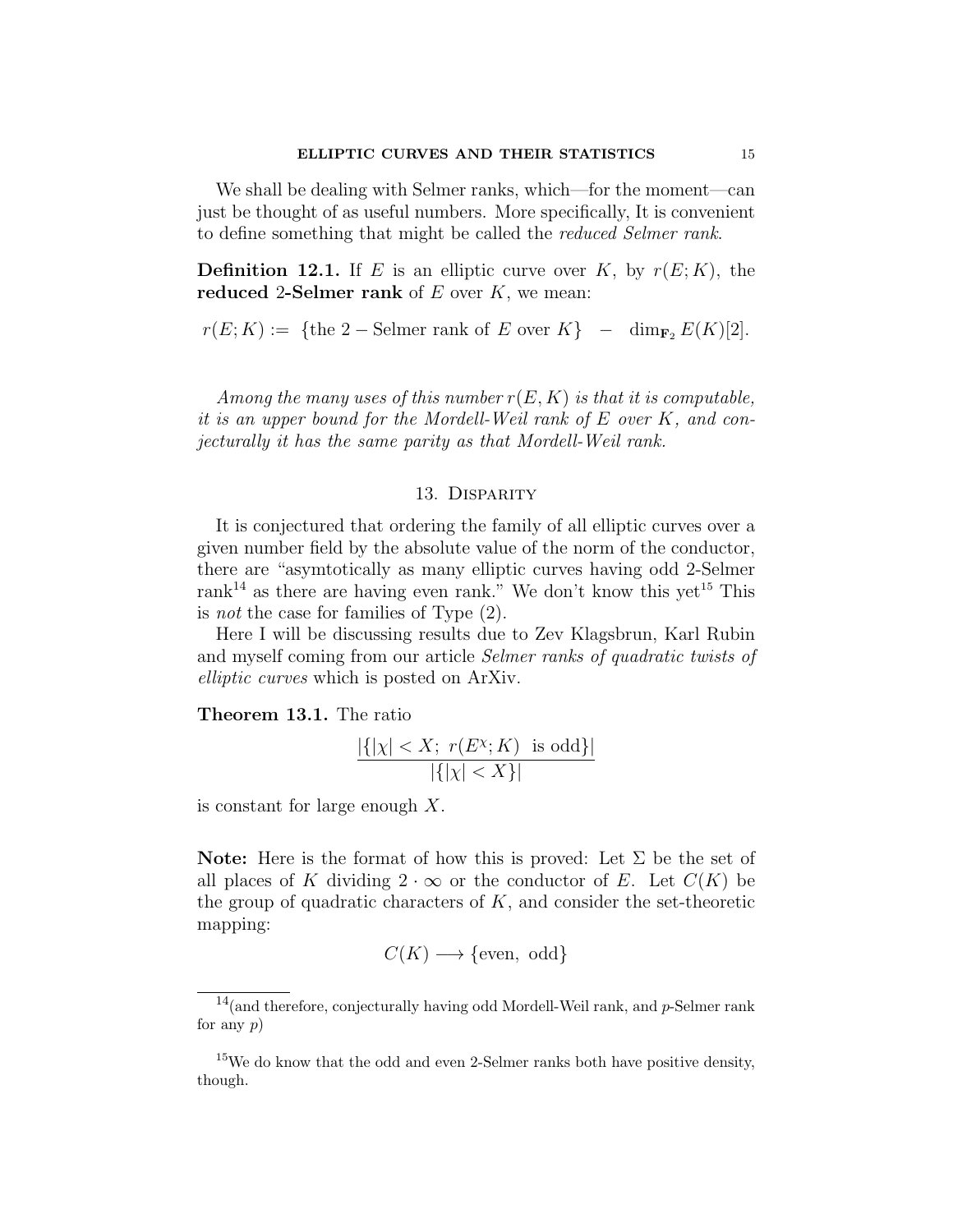which says whether the reduced 2-Selmer rank of  $E^{\chi}$  over K is even or odd. This mapping is constant on cosets of the kernel of the homomorphism

$$
h:C(K)\longrightarrow \Gamma:=\prod_{v\in\Sigma}C(K_v)
$$

that sends  $\chi$  to the product of its local restrictions  $\chi_v$  for  $v \in \Sigma$ .

More specifically, given  $E$  over  $K$ , one can define a function

$$
C(K_v) \xrightarrow{f_v} \{\pm 1\}
$$

(for  $v \in \Sigma$ ) which is a slightly modified "arithmetic ratio of epsilonfactors" whose definition I omit to give here, but which has the effect that for every quadratic character  $\chi$  of K, the ranks of the 2-Selmer groups of  $E^{\chi}$  and E have the same parity if and only if

$$
\prod_{v \in \Sigma} f_v(\chi_v) = 1 \in \{\pm 1\}.
$$

Define

$$
f:\Gamma\to \{\pm 1\}
$$

to be the product:

$$
f(\gamma) := \prod_{v \in \Sigma} f_v(\gamma_v)
$$

where  $\gamma = (\ldots, \gamma_v, \ldots).$ 

Let  $C(K, X) \subset C(K)$  be the (finite) subgroup consisting of characters such that the absolute values of the norms of primes dividing their conductors are  $\lt X$ . So

$$
C(K) = \cup_X C(K, X).
$$

Since the target group  $\Gamma$  is finite, once X is large enough,  $h(C(K, X)) =$  $h(C(K))$ . The limit stabilizes to the ratio

$$
\frac{|\{\gamma \in \Gamma; f(\gamma) = \pm 1|}{|\{\Gamma\}|}
$$

for such values of X (where the sign  $\pm 1$  depends—in the evident way on whether or not the rank of  $E$  over  $K$  is even or odd).

Define, then,

$$
\delta(E, K, \text{odd}) := \frac{1}{2} - \lim_{X \to \infty} \frac{|\{| \chi | < X; \ r(E^{\chi}; K) \text{ is odd}\}|}{|\{| \chi | < X\}|}.
$$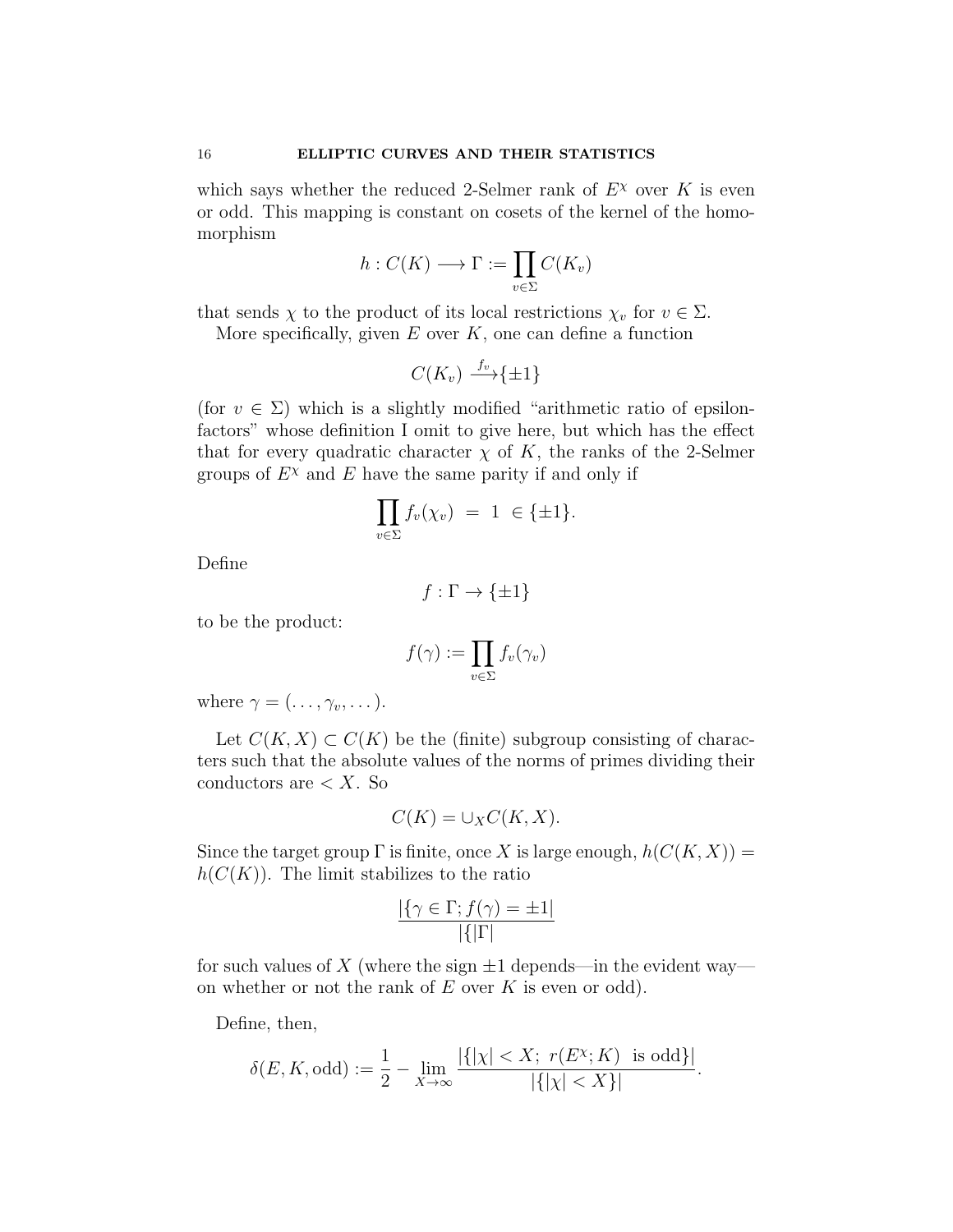and its colleague:

$$
\delta(E, K, \text{odd}) := \frac{1}{2} - \lim_{X \to \infty} \frac{|\{| \chi | < X; \ r(E^{\chi}; K) \text{ is even}\}|}{|\{| \chi | < X\}|}.
$$

these being called the *odd* and *even* disparities of  $E$  over  $K$ . Of course:

 $\delta(E, K, \text{odd}) + \delta(E, K, \text{even}) = 0.$ 

Definition 13.2. By the *disparity*,

$$
0 \le \delta(E, K) := |\delta(E, K, \text{odd})| = |\delta(E, K, \text{even})| \le \frac{1}{2},
$$

we mean the absolute value of either of the above.

Whatever the disparity is—i.e., the relative frequency of odd to even ranks of the 2-Selmer groups of twists—if the Shafarevich-Tate Conjecture holds we would be getting exactly the same disparity relating odd to even ranks of the Mordell-Weil groups of twists.

If  $\delta(E, K) = 0$  we "have parity" in the sense that there are statistically as many odd ranks as even; and if  $\delta(E, K) = \frac{1}{2}$  all ranks are odd, or all ranks are even. Either of these endpoints occur; for example, we show that if  $K$  has at least one real place, we "have parity." And it is not hard to find more interesting disparities<sup>16</sup>.

Here is a random example of what Zev, Karl, and I show, regarding disparity, in the course of studying full rank statistics of 2-Selmer groups.

Let L be a finite number field extension of  $Q$  of degree  $d$ , in which 2 splits completely and 5 is unramified. Form the infinite sequence of number fields  $K_n := L(\mu_{2^n})$  for  $n = 3, 4, 5, \ldots$ , and view the elliptic curve E

$$
(50A1) \quad y^2 = x^3 - 675x - 79650
$$

over each  $K_n$ .

Theorem 13.3.

$$
\delta(E, K_n) = \frac{\left(1 - 2^{-(2^{n-1}+1)}\right)^d}{2}
$$

.

In particular, just dealing with these examples yields a set of achieved disparities that is dense in the full range of possibilities,  $[0, \frac{1}{2}]$  $\frac{1}{2}$ .

<sup>&</sup>lt;sup>16</sup>For example we show that if K has no real place, and E is semistable over K then we never "have parity."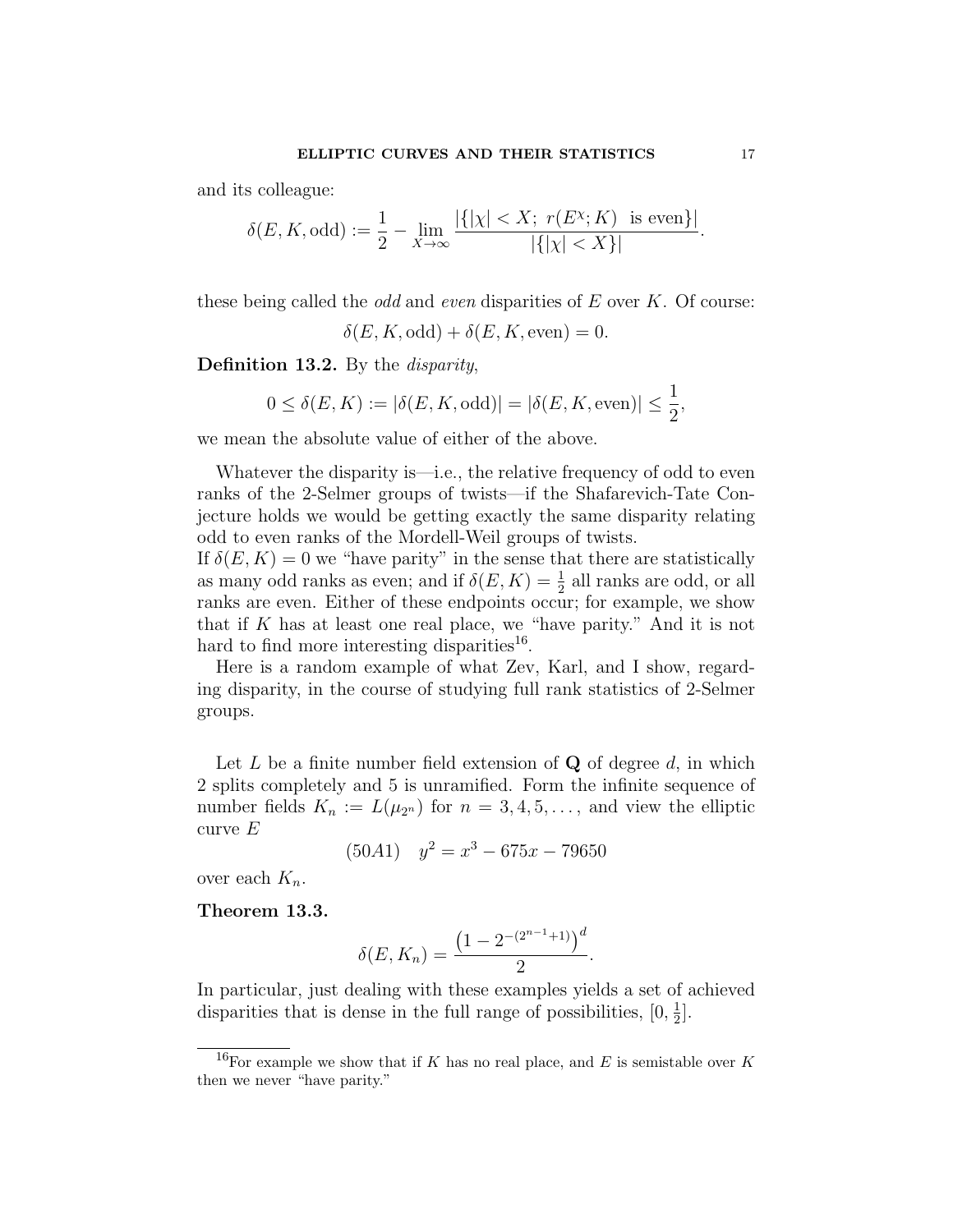#### 14. Modified Poonen-Rains heuristic

The Poonen-Rains heuristic offers conjectures for the relative averages of p-Selmer ranks of twists of a general elliptic curve E over a general number field  $K$ . The idea is to view the Selmer group conditions as given by the intersection of two Langrangian subspaces in a quadratic space. The heuristic comes, then, from the densities of ranks of the intersection of two "random Lagrangians." This range of densities can also be achieved as an equilibrium distribution of a certain Markov system, assuming "parity." In the case of families of Type (2), as we've discussed, there can be disparity, yet, curiously the Markov process model still provides what is, in fact, provable.

### Here give description of the Markov Process. . .

The function

$$
\mathcal{D}(Z) := \sum_{n\geq 0} \mathcal{D}_n Z^n = \prod_{i=0}^{\infty} \frac{1 + 2^{-i}Z}{1 + 2^{-i}}
$$

had already come up in the work of Heath-Brown, and later in that of Swinnerton-Dyer specifically as defining the stationary distribution for Markov process we've just described; it also shows up in our work.

The coefficients  $\mathcal{D}_n$  are all positive numbers and, setting  $Z = 1$  we get that

$$
\sum_n \mathcal{D}_n = 1
$$

so  $D$  is a probability density (a positive measure with mass equal to 1) on the set of natural numbers. Setting  $Z = -1$  we get  $\sum_{n} (-1)^{n} \mathcal{D}_{n} = 0$ which gives us an equal balance of odd and even densities:

$$
\sum_{n \text{ odd}} \mathcal{D}_n = \sum_{n \text{ even}} \mathcal{D}_n = \frac{1}{2}.
$$

While we are on this topic, looking ahead, if you evaluate at  $Z = 2$ and  $Z = -2$  you get:

$$
\sum_{n} 2^{n} \mathcal{D}_{n} = \prod_{i=0}^{\infty} \frac{1 + 2^{-i} 2}{1 + 2^{-i}} = \prod_{i=0}^{\infty} \frac{1 + 2^{1-i}}{1 + 2^{-i}} = 3
$$

and

$$
\sum_{n} (-2)^{n} \mathcal{D}_{n} = \prod_{i=0}^{\infty} \frac{1+2^{-i}2}{1+2^{-i}} = \prod_{i=0}^{\infty} \frac{1+2^{1-i}}{1+2^{-i}} = 0,
$$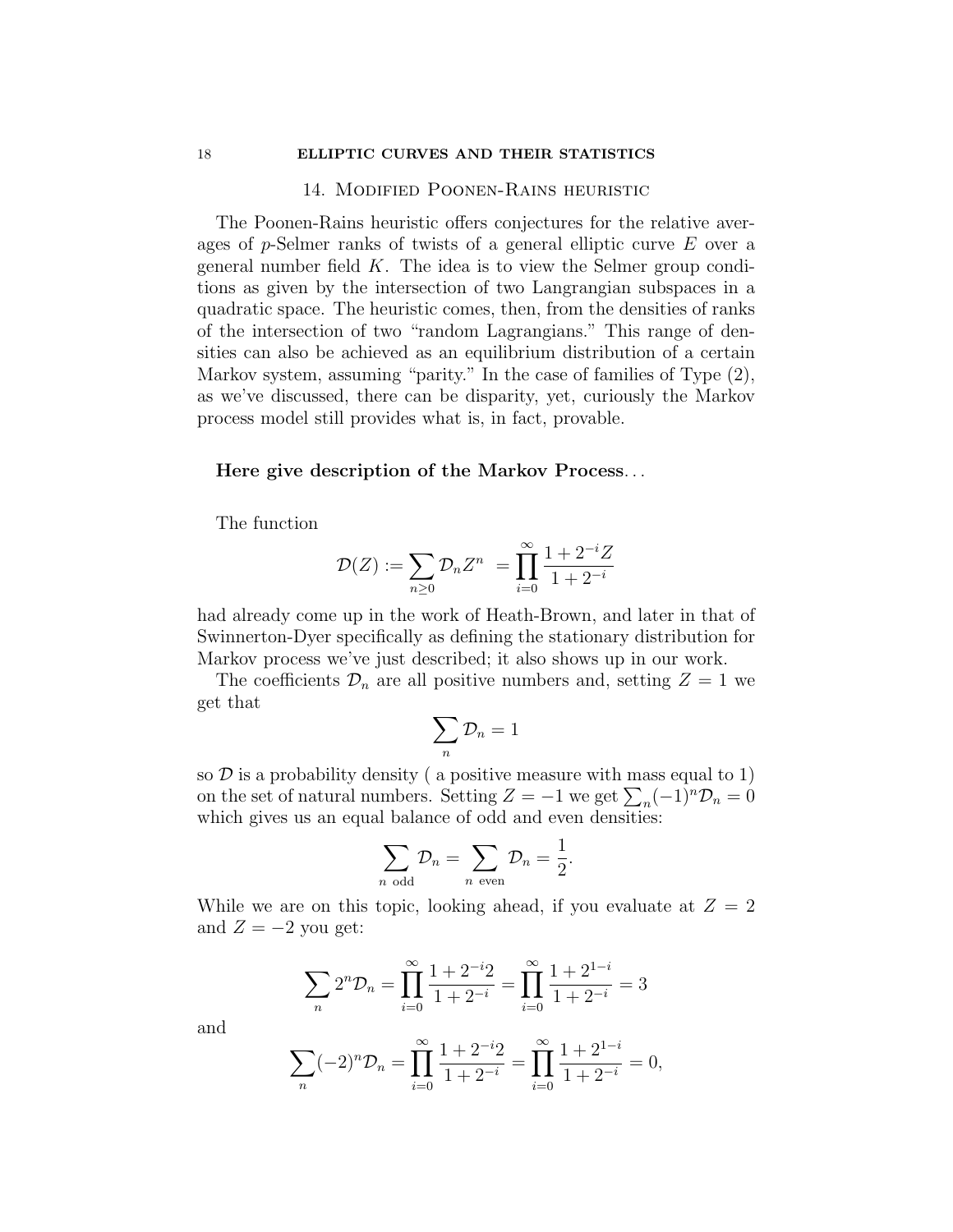respectively. This gives us that

$$
\sum_{n \text{ odd}} 2^n \mathcal{D}_n = \sum_{n \text{ even}} 2^n \mathcal{D}_n = \frac{3}{2}
$$

which eventually will be linked to "average sizes of 2-Selmer groups of odd and of even rank." The derivative of  $\mathcal{D}(Z)$  evaluated at  $Z = \pm 1$  will eventually be linked to the "average 2-Selmer (even and odd) rank."

# 15. DIGRESSION:  $p$ -Selmer for general primes  $p$

There is a corresponding Markov Process<sup>17</sup> related to  $p$ -Selmer,

$$
\sum_{n \text{ even}} \mathcal{D}_n^{(p)} \cdot p^n = \sum_{n \text{ odd}} \mathcal{D}_n^{(p)} \cdot p^n = p+1,
$$

suggesting the following amazing conjecture.

**Conjecture:** Let  $K$  be a number field. The average "size" of the p-Selmer groups in the collection of all elliptic curves over K is  $p + 1$ , for any prime number  $p$ . More generally the average "size" of the *N*-Selmer group is  $\sigma(N) := \sum_{d \mid N} 1$ .

Even more amazing is that Bhargava and Shankar prove that this is the case for the family of all elliptic curves over  $K = \mathbf{Q}$  and  $N =$ 2, 3, 4, 5.

## 16. Returning to quadratic twist families and reduced 2-Selmer ranks

Here is a conjecture, closely related to the result we actually proved. (For the exact statement, see Theorem 19.2 of section 19 in the Appendix.

**Conjecture 16.1.** Let  $E$  be an elliptic curve over a number field, and assume that E has "full Galois action on its 2-torsion." That is, the natural mapping of the absolute Galois group of K to Aut(E[2])  $\approx$  $GL_2(\mathbf{F}_2) = S_3$  is surjective.

(1) Let  $n \geq 0$ , and let

$$
\epsilon = \text{``even''} \text{ or ``odd''}
$$

according to the parity of  $n$ . Then the limit described the formula below exists and the formula holds:

<sup>17</sup>See section 18 in the Appendix.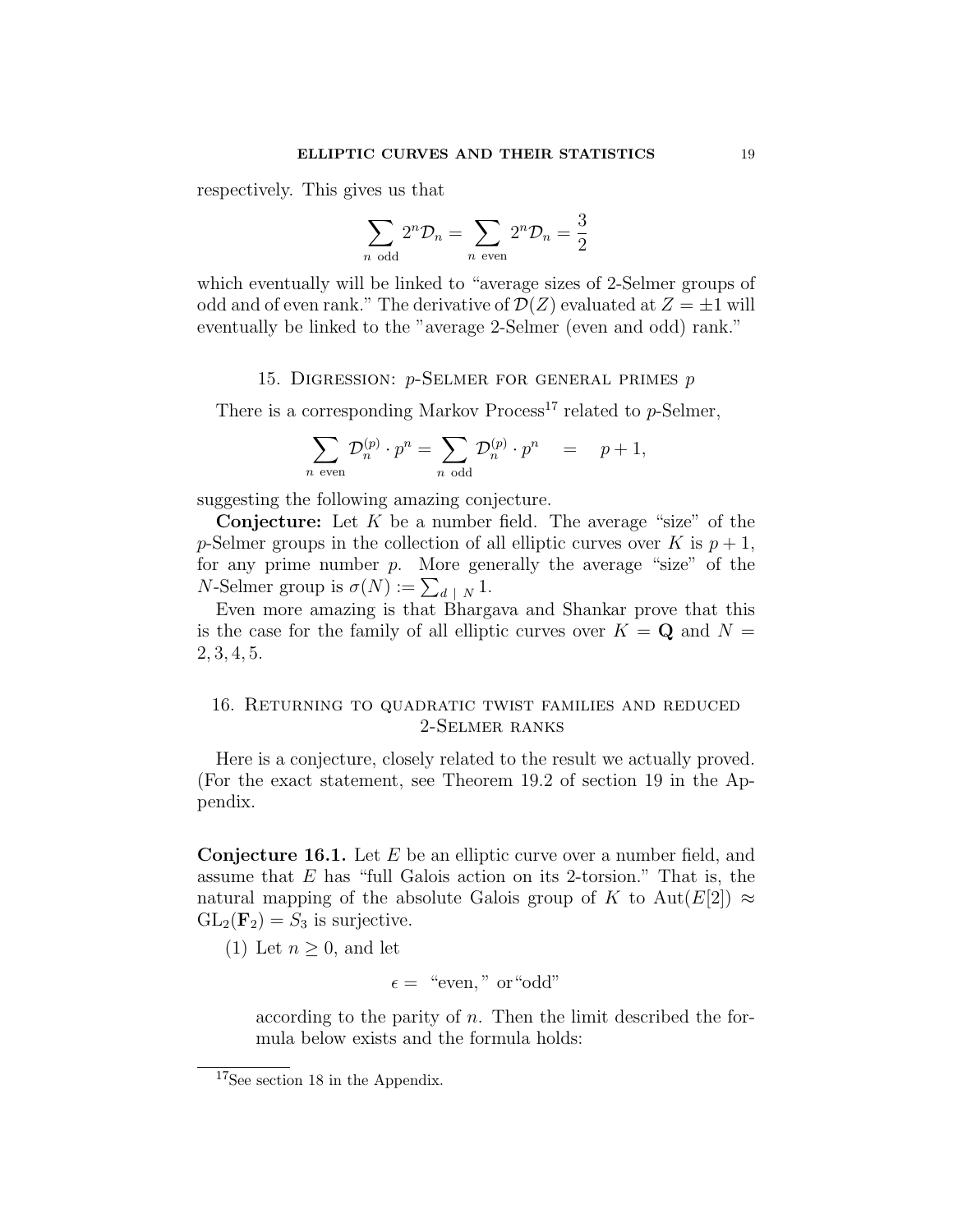$$
\left(\frac{1}{2}-\delta(E,K;\epsilon)\right)\cdot\mathcal{D}_n = \lim_{X\to\infty} \frac{|\{| \chi | < X;\ r(E^{\chi},K)=n\}|}{|\{| \chi | < X\}|}.
$$

As corollaries of this conjecture (following the discussion above) one would have

**Corollary 16.2.** Let  $E$  be an elliptic curve over  $K$ . With the same ordering of  $\chi$ 's as in the statement of Conjecture 16.1 it follows—if that conjecture holds—that the average size of the reduced 2-Selmer groups of quadratic twists of  $E$  is 3 (independent of the disparity). Moreover, there is a finite upper bound to the average 2-Selmer rank, and Mordell-Weil rank, of quadratic twists of E.

We cannot yet manage to prove these limits, when we order the quadratic twists  $\chi$  by increasing absolute value of norm of conductor as described above. We do prove the theorem above, though, in a less satisfactory way: that is, when we use what we call skew-box ordering described in section 19 of the appendix below.

Here are some further qualitative comments about our general methods.

- (1) We use only standard methods: class field theory, global duality, an effective Cebotarev theorem (in either of the standard two strengths: the unconditionally proved theorem, but also if we want to improve some bounds, we formulate results using the conditional estimate based on GRH) and basic arithmetic of elliptic curves.
- (2) More specifically, the actual densities we obtain all derive from an understanding of the relative densities of certain "Cebotarev classes" of places in various finite extension fields of K.
- (3) For example, of use to us, in the context in which we work, are three distinct Cebotarev classes of "good" places of K related to the  $S_3$ -extension that is the splitting field of 2-torsion in E; we call these classes types 0, 1, and 2 below according as  $Frob_v$ is of order 3, 2, or 1.
- (4) Now, averaging over many type 0 places has the effect of smoothing things out a lot, and this is a major piece of our machinery, thanks to which we avoided a certain interesting side-question $^{18}$ .

<sup>18</sup>Zev suggested this successful way of skirting such (side-)questions.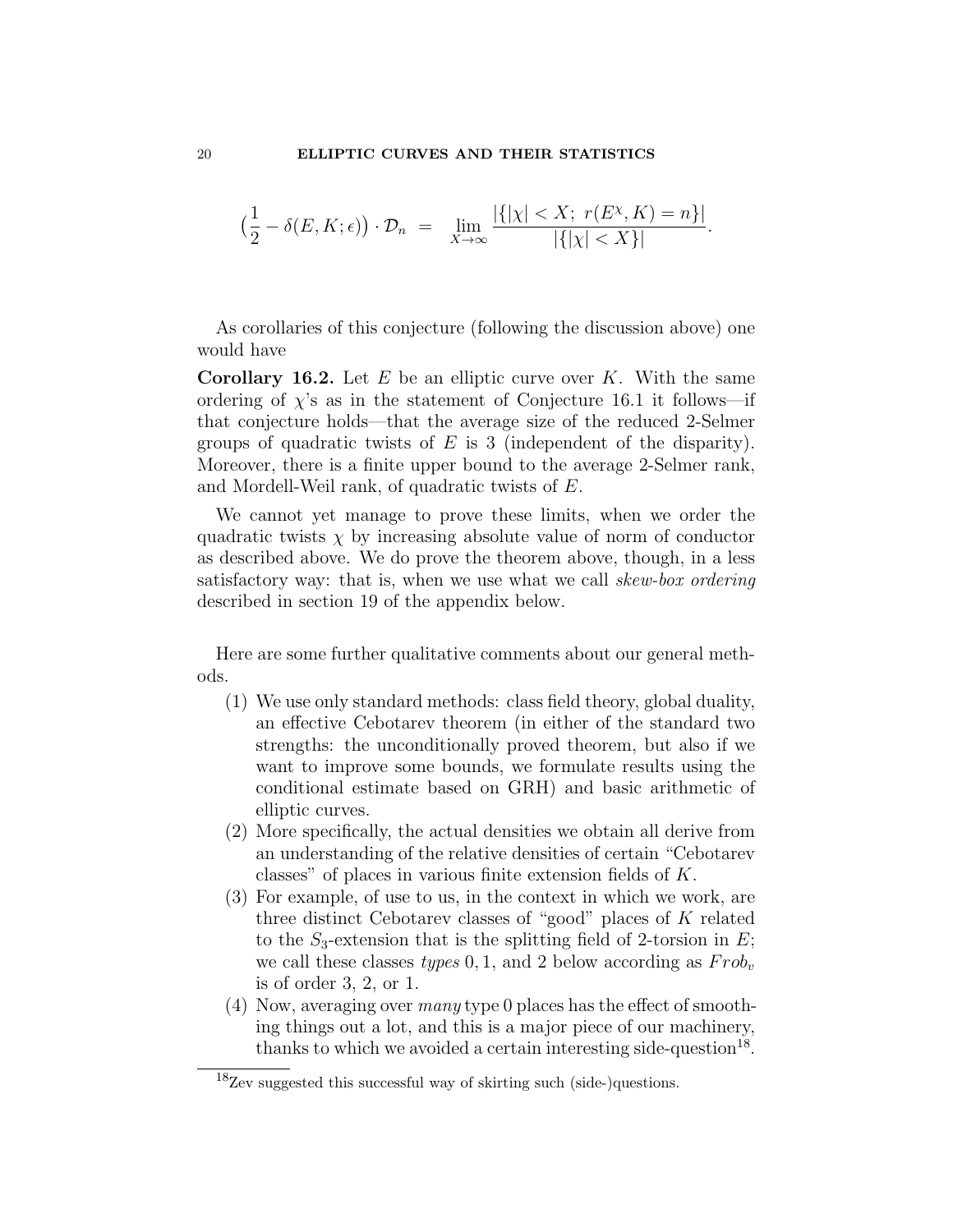# 17. Families of "type (3)": Elliptic curves that are quadratic twists of a given elliptic curve by a character of prime conductor

Let  $E$  for example be the elliptic curve

$$
y^2 = x^3 + x^2 - 16x - 29,
$$

which has conductor  $784 = 2^4 \cdot 7^2$ . Let K be the maximal real subfield of the field  $\mathbf{Q}(\mu_7)$  of 7-th roots of unity as in section 3. Then, K is a cyclic extension of Q of degree 3, and  $K = \mathbf{Q}(\mathbf{E}[2])$ , the field generated by the coordinates of the points of order 2 on E.

Suppose p is a rational prime congruent to  $\pm 1 \pmod{7}$ , so p splits into 3 distinct primes in K. Let P be one of the primes above p. If  $P$ has a totally positive generator that is congruent to 1 (mod 8), then the 2-Selmer group  $\text{Sel}_2(E^{(p)}/\mathbf{Q})$  of the quadratic twist of E by p has dimension

$$
\dim_{\mathbf{F}_2} \mathrm{Sel}_2(E^{(p)}/\mathbf{Q}) = \begin{cases} 3 & \text{if } spin(P) = 1, \\ 1 & \text{if } spin(P) = -1. \end{cases}
$$

The condition that  $p$  have a generator congruent to 1 modulo 8 is equivalent to asking that  $p$  split completely in the ray class field of  $K$ modulo 8. Hence, the set of such  $p$  has positive density. Moreover,  $K$ has class number 1. Thus, thanks to theorems generalizing Theorem 3.2 (see our paper "The spin of prime ideals" on ArXiv) shows that, within that set of twists, the Selmer rank is equal to 1 half of the time and 3 half of the time. As one might expect, this holds more generally.

# Appendix

### 18. Markov Combinatorics

Fix p a prime number and define the following operator  $\mathcal{M} = \mathcal{M}_p$  $(d \mapsto \mathcal{M}_p d)$  on the convex set  $\Omega$  of mass densities:

$$
\mathcal{M}_p d(n) := (1 - p^{-1-n})d(n+1) + p^{1-n}d(n-1).
$$

So,  $\mathcal{M}_p d(0) := (1 - p^{-1})d(1).$ 

The following lemma is evident.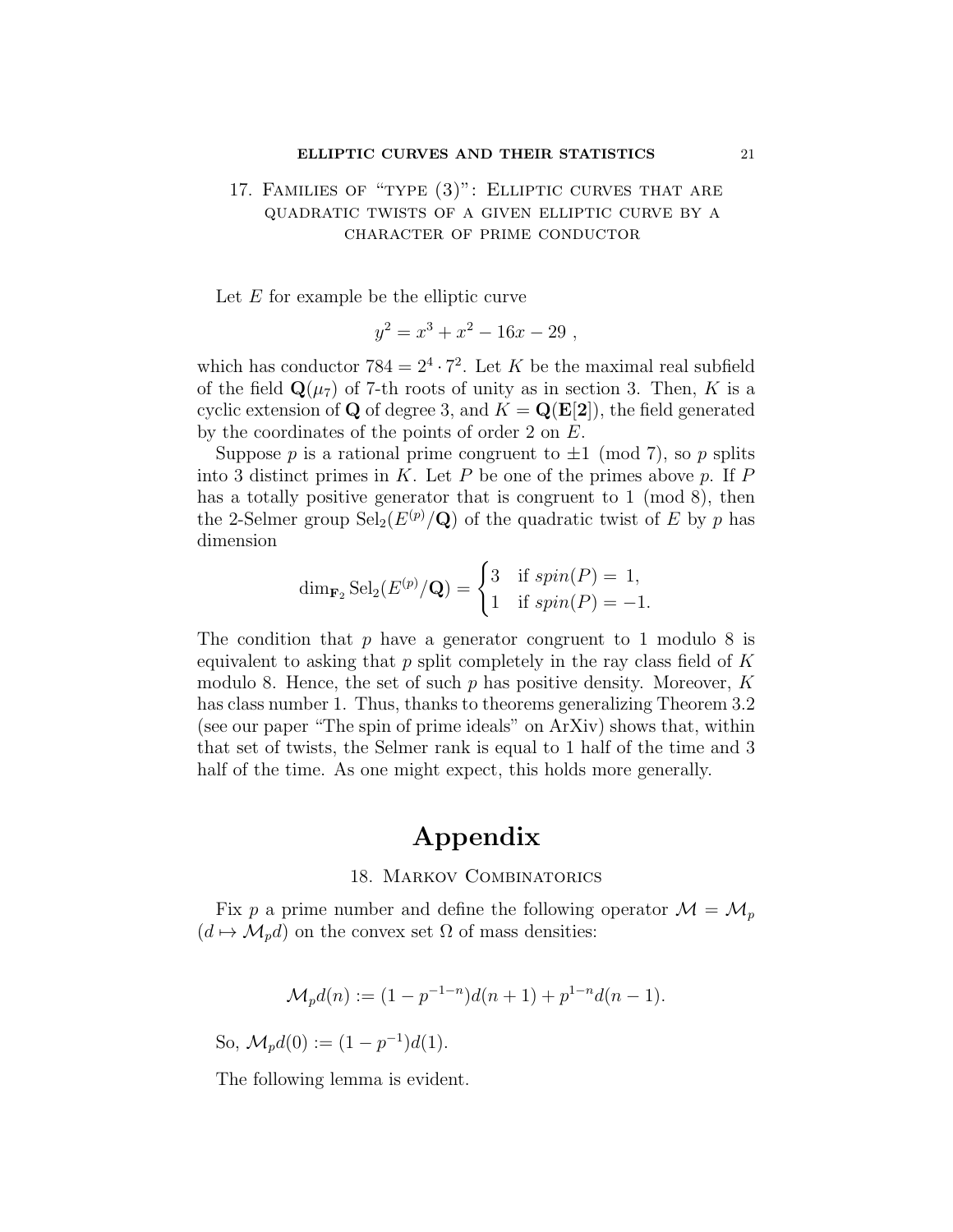**Lemma 18.1.** (1) The linear operator  $\mathcal{M}_p$  preserves  $\Omega$ ;

- (2)  $\mathcal{M}_p$  preserves mass; e.g., If D is a probability density, so is  $\mathcal{M}_nD$ .
- (3)  $\mathcal{M}_p$  sends even mass densities to odd ones and odd to even; e.g.,  $\mathcal{M}_p$  "flips" disparity, in that if d is a nontrivial mass density, then  $(14d)$   $(3)$

$$
\epsilon_{\text{even}}(\mathcal{M}_p d) = \epsilon_{\text{odd}}(d)
$$

and

$$
\epsilon_{\text{odd}}(\mathcal{M}_p d) = \epsilon_{\text{even}}(d).
$$

The operator  $\mathcal{M}_p$  has a not-quite-unique equilibrium density in the following sense: Consider the following mass density (it is in fact a probability distribution having parity) predicted by the Poonen-Rains heuristic, as discussed in Part I above:

$$
\mathcal{D}_p(n) := \prod_{j=1}^{\infty} (1 + p^j)^{-1} \prod_{j=1}^n \frac{p}{p^j - 1}
$$

.

NOTE: We have the following infinite-product generating function for the  $\mathcal{D}_p(n)$ 's:

$$
G(Z) := \sum_{n\geq 0} \mathcal{D}_p(n) Z^n = \prod_{i=0}^{\infty} \frac{1 + p^{-i} Z}{1 + p^{-i}}.
$$

**Theorem 18.2.** (1)  $2\mathcal{D}_{p,\text{odd}}$  and  $2\mathcal{D}_{p,\text{even}}$  are probability densities, (2)  $\mathcal{M}_p \mathcal{D}_{p, \text{odd}} = \mathcal{D}_{p, \text{even}}$  and  $\mathcal{M}_p \mathcal{D}_{p, \text{even}} = \mathcal{D}_{p, \text{odd}}$ .

Proof: These are direct computation.

**Theorem 18.3.** For any nontrivial mass density  $d$  we have the limits:

$$
\lim_{k \to \infty} \mathcal{M}_p^{2k} d = 2\mu(d) \cdot (\epsilon_{\text{odd}}(d) \cdot \mathcal{D}_{p, \text{odd}} + \epsilon_{\text{even}}(d) \cdot \mathcal{D}_{p, \text{even}}).
$$

NOTE: When we prove this theorem (e.g., by quoting something) we should also give error terms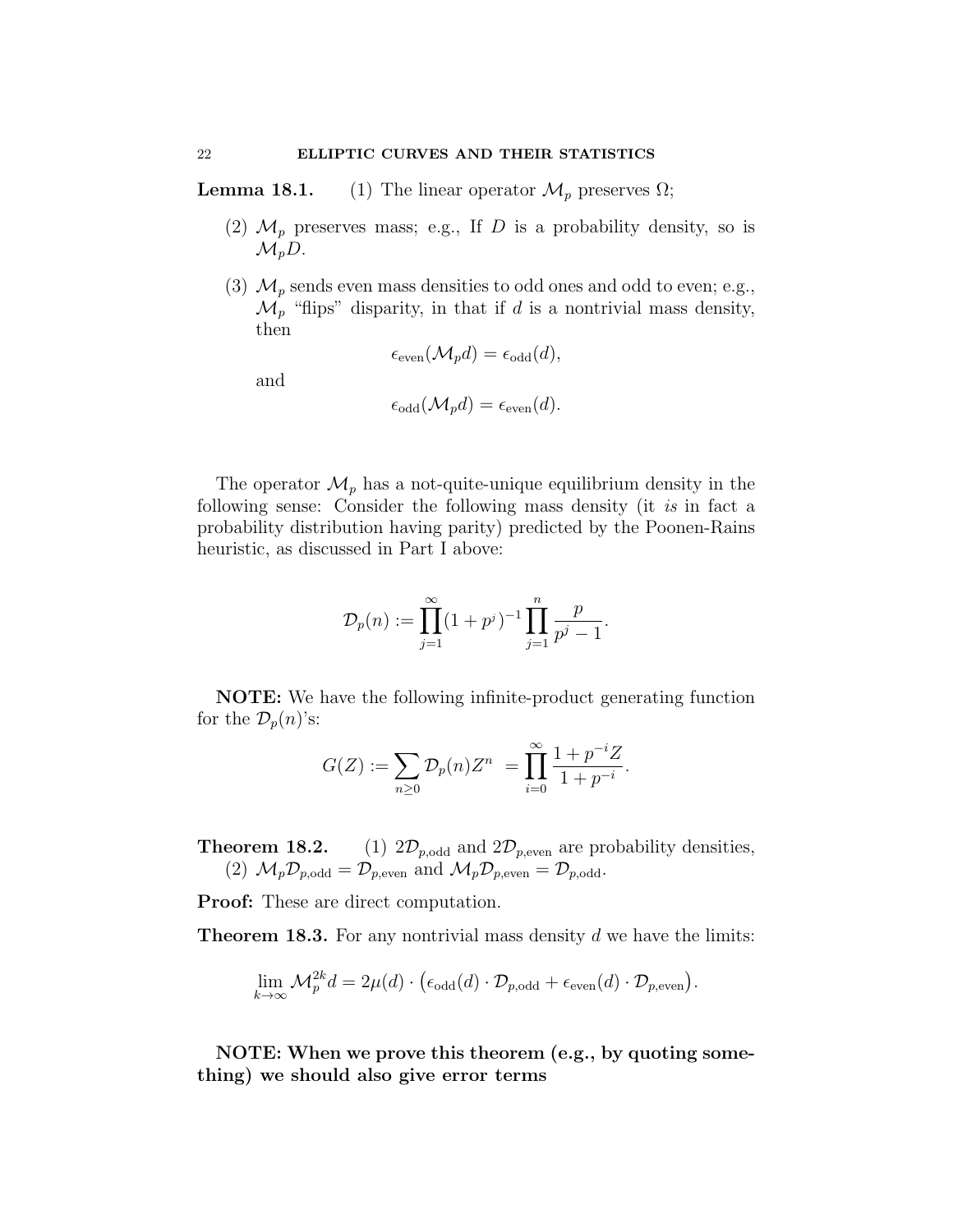Corollary 18.4. We also have the limits:

$$
\lim_{k \to \infty} \mathcal{M}_p^{2k+1} d = 2\mu(d) \cdot (\epsilon_{\text{odd}}(d) \cdot \mathcal{D}_{\text{even}} + \epsilon_{\text{even}}(d) \cdot \mathcal{D}_{\text{odd}}).
$$

We have the evident corollary:

Corollary 18.5. The "Poonen-Rains Heuristic" Statistics gives the stationary distribution for the Markov process  $M^2$  applied to distributions having parity:

For any nontrivial probability density d having parity,

$$
\lim_{k \to \infty} M_p^{2k} d = \mathcal{D}_p.
$$

# NOTE: We should also give the formulas for average size and—in fact— all moments—for even and odd ranks

### 19. Skew-box ordering

By a **skew-box ordering** of our family we mean the following.

- (1) First, for integers  $1, 2, 3, \ldots \nu, \ldots$  we give positive-real-valued monotonically increasing functions  $\alpha_{\nu}(X)$  of a positive real variable X; we assume further that for each  $\nu \alpha_{\nu}(X)$  tends to infinity with  $X$ .
- (2) If  $\chi \in C(K)$  let  $d(\chi)$  be its conductor, and write it as follows:

$$
d(\chi) = d_{\Sigma}(\chi) d_0(\chi) d_1(\chi) d_2(\chi),
$$

where we have factored  $d(\chi)$  into the part involving places in  $\Sigma$ and the places (outside  $\Sigma$ ) of types 0, 1 and 2.

**Definition 19.1.** For positive integers  $j, k$  define the skewbox  $B_{j,k}(K, X)$  with sides  $\{\alpha_{\nu}\}_{\nu}$  and cut-off X to be the finite subset of the group  $C(K)$  of quadratic characters where

(a)  $d_1(\chi) = q_1 q_2 \dots q_{j'}$  is a product of j' places, where  $j' \leq j$ and the absolute value of the norm of  $q_i$  is  $\langle \alpha_i(X), \text{ for }$  $i = 1, 2, \ldots j'$ , and where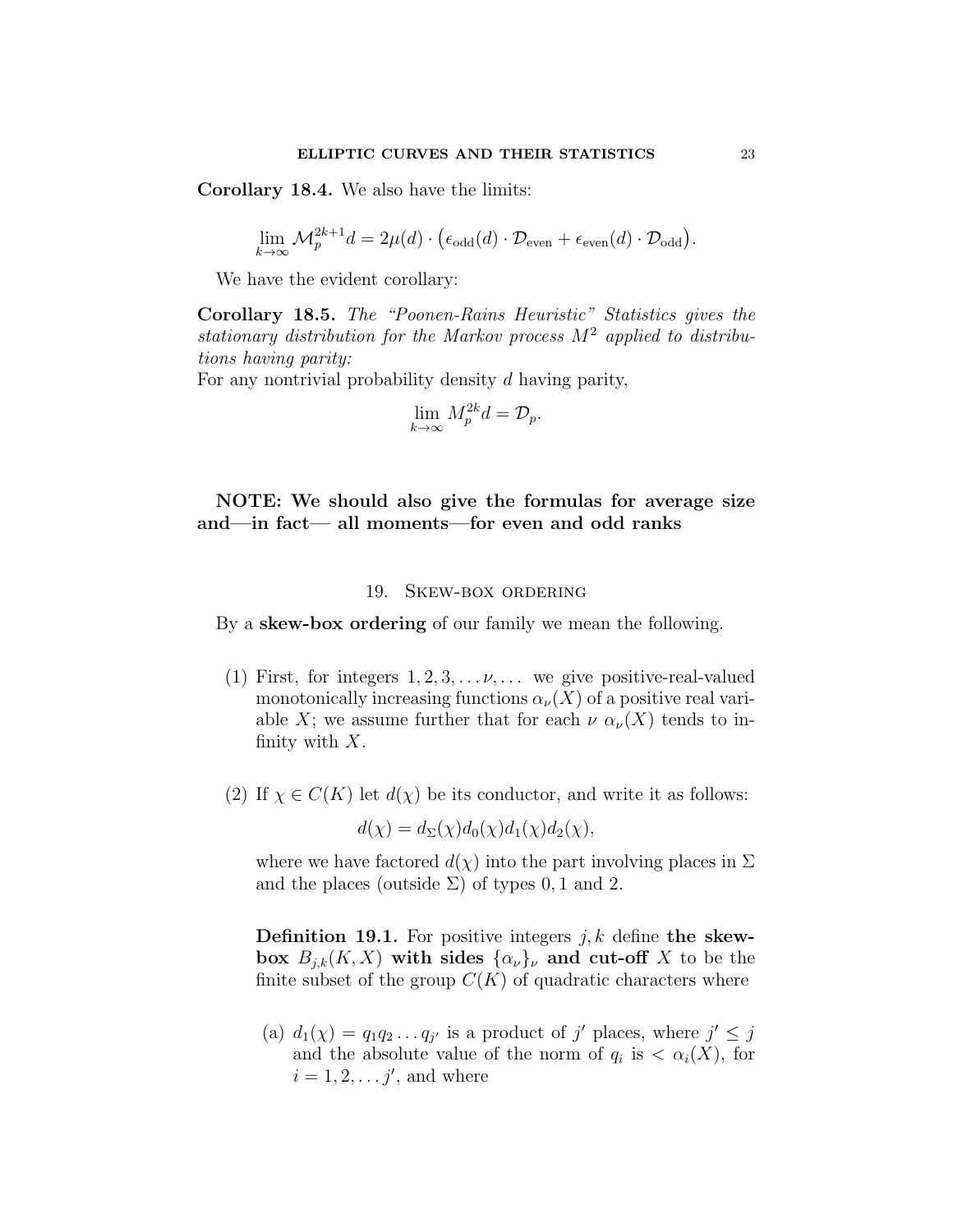(b)  $d_2(\chi) = q_{j'+1}q_{j'+2} \ldots q_{j'+k'}$  is a product of k' places, where  $k' \leq k$  and the absolute value of the norm of  $q_i$  is  $\langle \alpha_i(X), \alpha_i(X) \rangle$ for

$$
i = j' + 1, j' + 2, \ldots j' + k',
$$

(c) (in contrast to the requirement that we bound the norms of each of the places of types 1 and 2, and take account of how many places of those types there are) we require that the absolute value of the norm of  $d_0(\chi)$  is  $\langle \alpha_{j'+k'+1}(X) \rangle$ .

Note that  $C(K)$  is the union of the finite "skew-boxes"  $B_{j,k}(K, X)$  as  $X, j$ , and k tend to infinity.

Here is our theorem:

**Theorem 19.2.** Let  $E$  be an elliptic curve over  $K$  with full Galois action on 2-torsion; that is, the natural homomorphism

$$
\operatorname{Gal}(\bar{K}/K) \longrightarrow \operatorname{Aut}(E(\bar{K})[2])
$$

is surjective. For integers

$$
1, 2, 3, \ldots \nu, \ldots
$$

there are explicit positive-real-valued monotonically increasing functions<sup>19</sup>  $\alpha_{\nu}(X)$  of a positive real variable X, each tending to infinity with X, such that defining skew-boxes  $B_{j,k}(K, X)$  with sides given by those  $\{\alpha_{\nu}\}_{\nu}$ , we have:

(1) Let  $n \geq 0$ , and let

$$
\epsilon = \text{``even''} \text{ or ``odd''}
$$

according to the parity of  $n$ . Then the limit described the formula below exists and the formula holds:

<sup>&</sup>lt;sup>19</sup>These functions depend on E and K. I won't give the formulas here, but just mention that these are defined "recursively" and come from successively applying the effective Cebotarev Theorem; we have unconditional bounds, and also better bounds conditional on GRH.